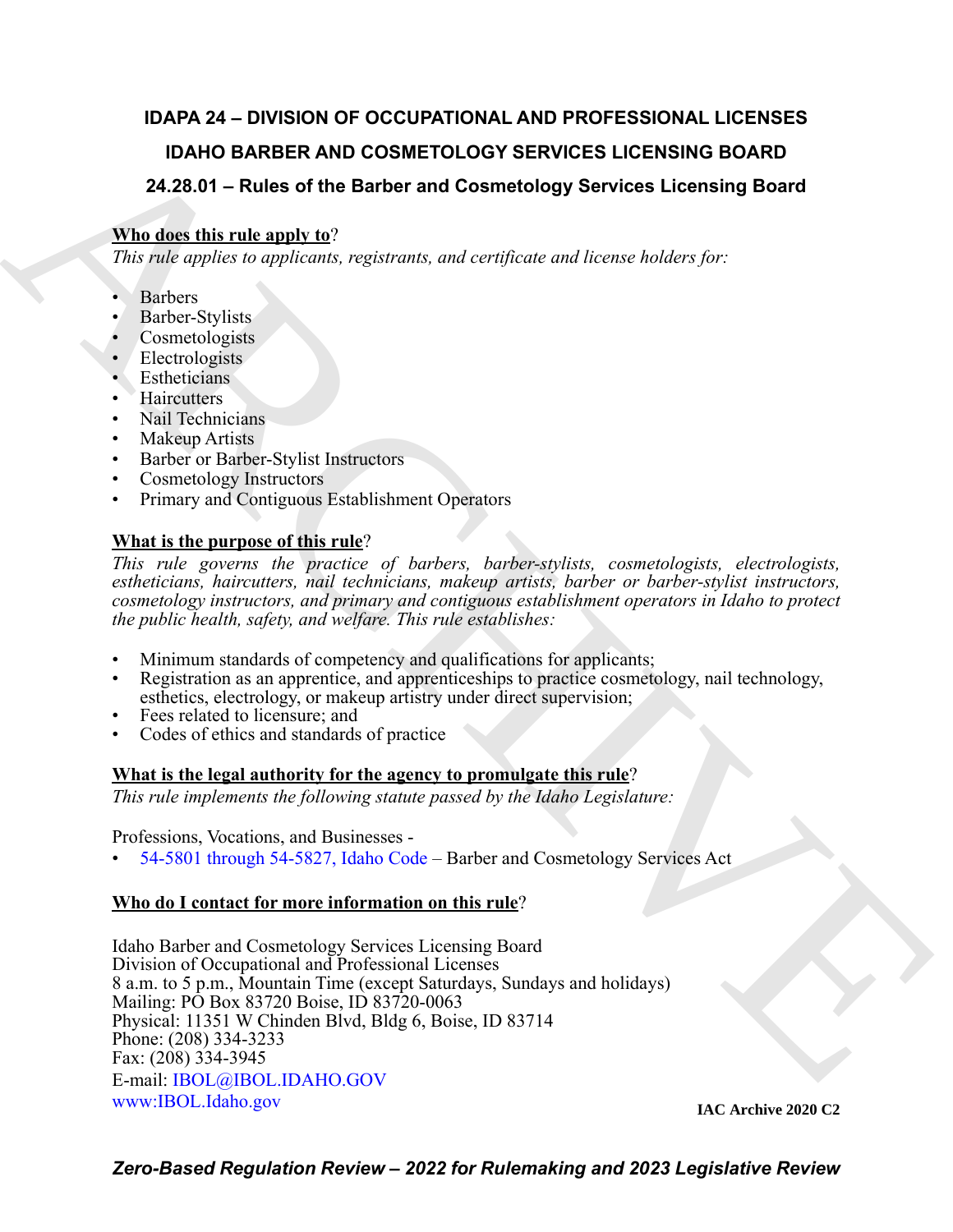# *Table of Contents*

| 300. Qualifications For All Licenses Or Certificates For Individuals.  4       |  |
|--------------------------------------------------------------------------------|--|
|                                                                                |  |
|                                                                                |  |
|                                                                                |  |
|                                                                                |  |
|                                                                                |  |
|                                                                                |  |
|                                                                                |  |
|                                                                                |  |
| 325. Licensure And Operation Of Primary And Contiguous Establishments.  9      |  |
| 326. Establishment And Facility Changes In Ownership Or Location.  10          |  |
|                                                                                |  |
| 328. Retail Thermal Styling Equipment Dealer Registration.  11                 |  |
|                                                                                |  |
|                                                                                |  |
|                                                                                |  |
| 502. Educational Program Standards For Courses Of Instruction.  13             |  |
|                                                                                |  |
|                                                                                |  |
|                                                                                |  |
|                                                                                |  |
|                                                                                |  |
|                                                                                |  |
|                                                                                |  |
| 850. Inspection Of Establishments, Schools And Facilities. Manuscrittion. 19   |  |
| 851. Safety And Disinfection For Establishments And Schools.  19               |  |
| 852. Safety And Disinfection For Retail Cosmetics Dealer Facilities And        |  |
| 853. Safety And Disinfection For Retail Thermal Styling Dealer Facilities.  22 |  |
|                                                                                |  |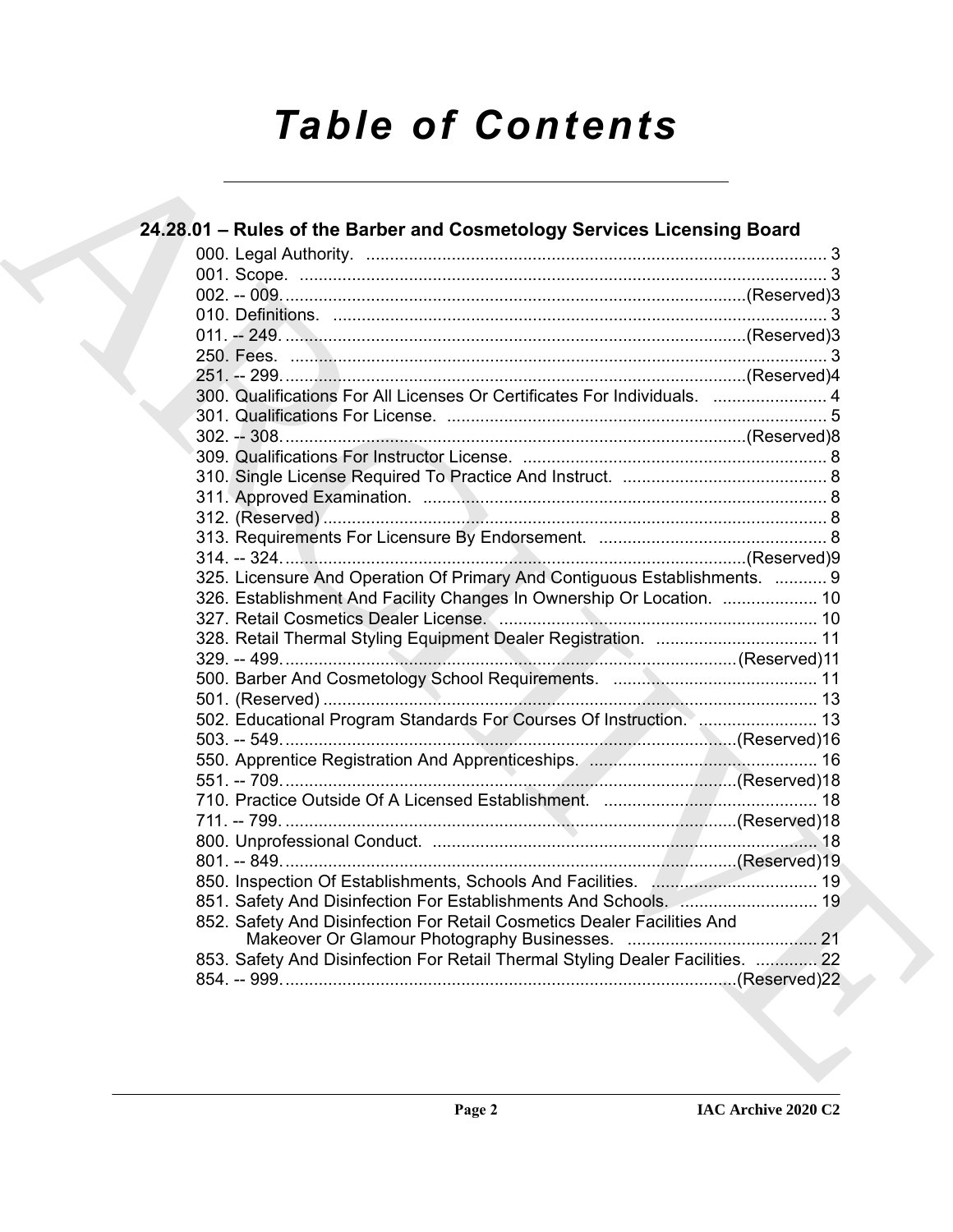#### <span id="page-2-20"></span><span id="page-2-0"></span>**24.28.01 – RULES OF THE BARBER AND COSMETOLOGY SERVICES LICENSING BOARD**

<span id="page-2-1"></span>

| 000. | LEGAL AUTHORITY.<br>These rules are promulgated pursuant to Section 54-5807, Idaho Code. | $(7-1-21)T$ |
|------|------------------------------------------------------------------------------------------|-------------|
| 001. | -SCOPE.<br>These rules requiste the professions of barbering and cosmetology             |             |

<span id="page-2-21"></span><span id="page-2-2"></span>These rules regulate the professions of barbering and cosmetology.

<span id="page-2-3"></span>**002. -- 009. (RESERVED)**

#### <span id="page-2-7"></span><span id="page-2-4"></span>**010. DEFINITIONS.**

<span id="page-2-8"></span>**01. Clean**. Removal of visible or surface debris, washing with soap and water, detergent or chemical "cleaner." Cleaning prepares non-porous items for disinfection, but cleaning does not make multi-use items safe for  $use.$  (7-1-21) $T$ 

<span id="page-2-9"></span>**02.** Clinical Services or Clinical Work. Performing hands-on acts or techniques within the scope of a profession regulated by the Board. (7-1-21) practice of a profession regulated by the Board.

<span id="page-2-11"></span><span id="page-2-10"></span>**03. Disinfect**. The process of making a non-porous item safe for use. Disinfecting requires the use of a chemical intended to kill or denature a bacteria, virus or fungus. Items to be disinfected must be cleaned prior to disinfection. Ultraviolet (UV) light is not acceptable for disinfection. (7-1-21) (7-1-21)

Here shows procedure and to Society 3-4-3817, being Core 2008. (C-1-21)<br>
Here shows a property of the state of the state of the state of the state of the state of the state of the state of the state of the state of the st **04. Disinfectant**. Disinfectant registered by the United States Environmental Protection Agency (EPA) and is bactericidal, virucidal and fungicidal with effectiveness against staphylococcus aureus (including methicillinresistant staphylococcus aureus (MRSA)), human immunodeficiency virus (HIV) and hepatitis B (HEPB). This includes EPA registered Sodium Hypochlorite 5.25% or higher (household bleach) with instructions for disinfection, diluted as instructed on the label and observing the contact time listed on the manufacturer's label. Bleach must be active (not expired) with a manufacture date of less than six  $(6)$  months prior to use.  $(7-1-21)T$ 

<span id="page-2-12"></span>**05. Facility**. A retail cosmetics dealer, a retail thermal styling equipment dealer, or a makeover or glamour photography business. (7-1-21)T

<span id="page-2-13"></span>**06. First-Aid Kit**. First-aid kit means a packaged and identifiable assortment of medical supplies, including adhesive bandages, skin antiseptic, disposable gloves, and gauze.  $(7-\overline{1}-21)T$ 

<span id="page-2-14"></span>**07. Patron**. Patron means any person who receives the services of anyone licensed, certificated or e regulated by the provisions of Chapter 58, Title 54, Idaho Code. (7-1-21) otherwise regulated by the provisions of Chapter 58, Title 54, Idaho Code.

<span id="page-2-15"></span>**08. Record of Instruction**. The final documentation of total hours and operations completed by a student that is maintained by a school or, in the case of an apprentice, by the instructor. (7-1-21)T

<span id="page-2-16"></span>**09. Single-Use**. Any non-electrical item that cannot be properly cleaned and disinfected is considered single-use. This includes, but is not limited to, pumice stones, buffing blocks, wooden cuticle pushers, cotton balls, pads or swabs, toe separators and flip flops, and all nail files or emery boards that are not made entirely of metal, glass, or crystal. (7-1-21)T

<span id="page-2-18"></span>**10.** Sterilize. The eradication of all microbial life through the use of heat, steam or chemical sterilants.<br>be sterilized must be cleaned prior to sterilization. (7-1-21)T Items to be sterilized must be cleaned prior to sterilization.

<span id="page-2-17"></span>**11. Sterilant**. Autoclaves or dry heat sterilizers approved by the United States Food and Drug Administration and spore tested through an independent lab at least once every thirty (30) days. Sterilants must be used only as instructed by the manufacturer. Spore testing results and maintenance records for the most recent twelve  $(12)$  months must be kept onsite at the establishment.  $(7-1-21)$ T

#### <span id="page-2-5"></span>**011. -- 249. (RESERVED)**

<span id="page-2-19"></span><span id="page-2-6"></span>**250. FEES.** All fees are non-refundable. (7-1-21) T

 $(7-1-21)T$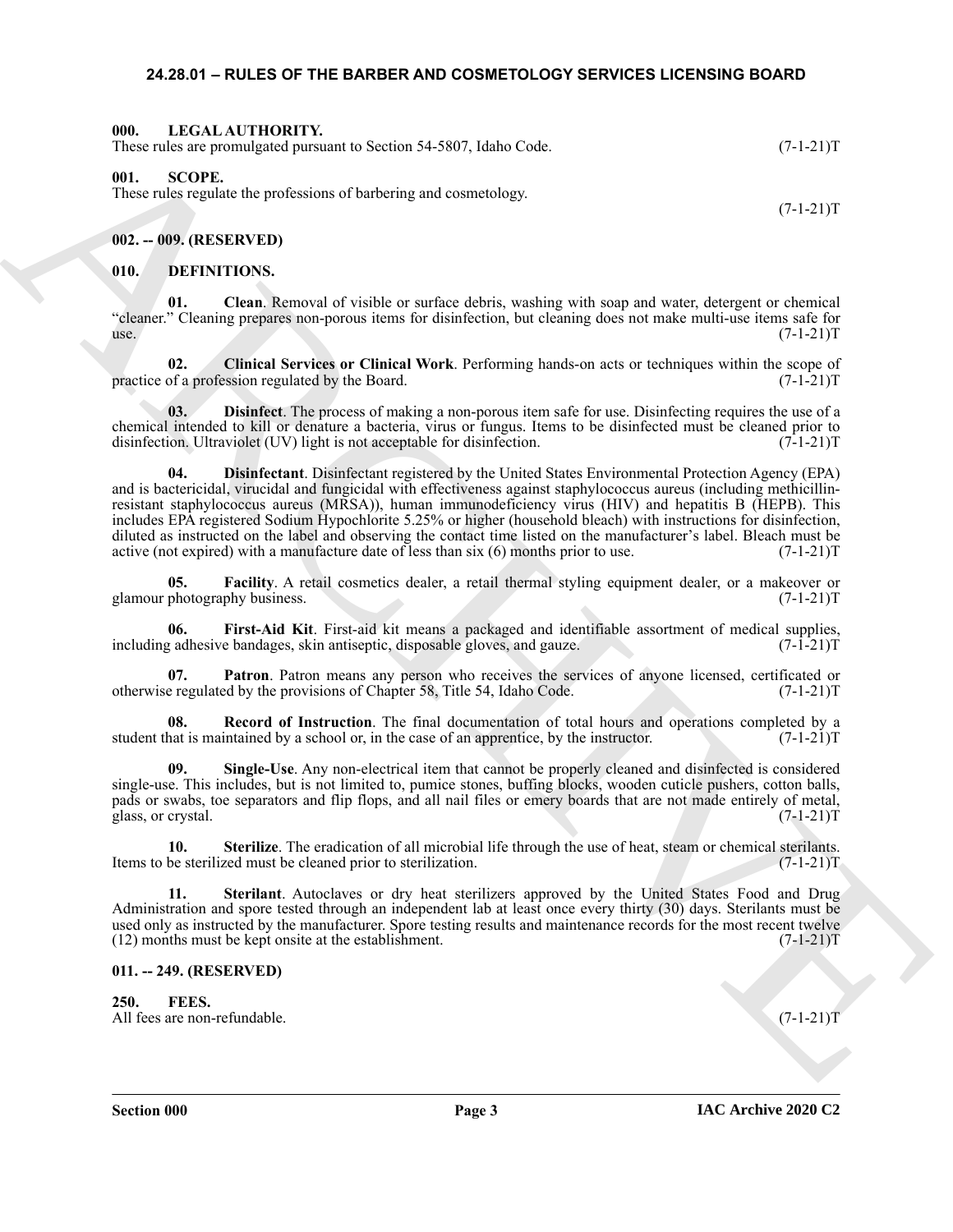| <b>FEE TYPE</b>                                                                                                                                                                                                                                                                                                                                                                                                                                                                                                                                                                                                                     | <b>AMOUNT</b><br>(Not to Exceed) | <b>RENEWAL</b><br>(Not to Exceed)         |
|-------------------------------------------------------------------------------------------------------------------------------------------------------------------------------------------------------------------------------------------------------------------------------------------------------------------------------------------------------------------------------------------------------------------------------------------------------------------------------------------------------------------------------------------------------------------------------------------------------------------------------------|----------------------------------|-------------------------------------------|
| Original License for Individual Licenses                                                                                                                                                                                                                                                                                                                                                                                                                                                                                                                                                                                            | \$25                             | \$25                                      |
| Application                                                                                                                                                                                                                                                                                                                                                                                                                                                                                                                                                                                                                         | \$25                             |                                           |
| <b>Instructor License</b>                                                                                                                                                                                                                                                                                                                                                                                                                                                                                                                                                                                                           | \$30                             | \$30                                      |
| Original License for Establishments                                                                                                                                                                                                                                                                                                                                                                                                                                                                                                                                                                                                 | \$20                             | \$20                                      |
| Original License for Schools                                                                                                                                                                                                                                                                                                                                                                                                                                                                                                                                                                                                        | \$300                            | \$85                                      |
| Original License or Registration for Facilities                                                                                                                                                                                                                                                                                                                                                                                                                                                                                                                                                                                     | \$20                             | \$20                                      |
| <b>Registration for Apprentice</b>                                                                                                                                                                                                                                                                                                                                                                                                                                                                                                                                                                                                  | \$25                             |                                           |
| Certificate for Makeup Artist                                                                                                                                                                                                                                                                                                                                                                                                                                                                                                                                                                                                       | \$25                             | \$25                                      |
| License by Endorsement                                                                                                                                                                                                                                                                                                                                                                                                                                                                                                                                                                                                              | \$35                             |                                           |
| Reinstatement                                                                                                                                                                                                                                                                                                                                                                                                                                                                                                                                                                                                                       | \$35                             |                                           |
| Examination                                                                                                                                                                                                                                                                                                                                                                                                                                                                                                                                                                                                                         | As set by the<br>Administrator   |                                           |
| In addition to other qualifications set forth in these rules, each applicant for licensure or certification must meet the<br>following general qualifications:<br>Education. Successful completion of at least two (2) years of high school or have attained an<br>01.<br>equivalent education as determined by the Board as evidenced by:<br>High school transcripts, a copy of a high school diploma, or a letter written on high school<br>stationery, signed by an officer of the high school, indicating that the applicant has satisfactorily completed the tenth<br>grade and is eligible to commence the eleventh grade; or |                                  | $(7-1-21)T$<br>$(7-1-21)T$<br>$(7-1-21)T$ |
| Documents establishing admission to or graduation from an associates, bachelors, or graduate<br>b.<br>degree program from an accredited college or university; or                                                                                                                                                                                                                                                                                                                                                                                                                                                                   |                                  | $(7-1-21)T$                               |
| Successful passage of the General Educational Development (G.E.D.) Test; or<br>c.                                                                                                                                                                                                                                                                                                                                                                                                                                                                                                                                                   |                                  | $(7-1-21)T$                               |
| Any test approved by the Department of Education to establish education equivalency shall be<br>d.<br>approved by the Board when an applicant receives a score approved by the Department of Education as meeting the<br>equivalency requirement; or                                                                                                                                                                                                                                                                                                                                                                                |                                  | $(7-1-21)T$                               |
| Other proof of satisfactory completion of the tenth grade with eligibility to commence the eleventh<br>e.                                                                                                                                                                                                                                                                                                                                                                                                                                                                                                                           |                                  | $(7-1-21)T$                               |
| grade.                                                                                                                                                                                                                                                                                                                                                                                                                                                                                                                                                                                                                              |                                  |                                           |
| 03.<br><b>Criminal and Disciplinary History.</b>                                                                                                                                                                                                                                                                                                                                                                                                                                                                                                                                                                                    |                                  | $(7-1-21)T$                               |

#### <span id="page-3-0"></span>**251. -- 299. (RESERVED)**

#### <span id="page-3-4"></span><span id="page-3-2"></span><span id="page-3-1"></span>**300. QUALIFICATIONS FOR ALL LICENSES OR CERTIFICATES FOR INDIVIDUALS.**

#### <span id="page-3-3"></span>**03.** Criminal and Disciplinary History. (7-1-21)T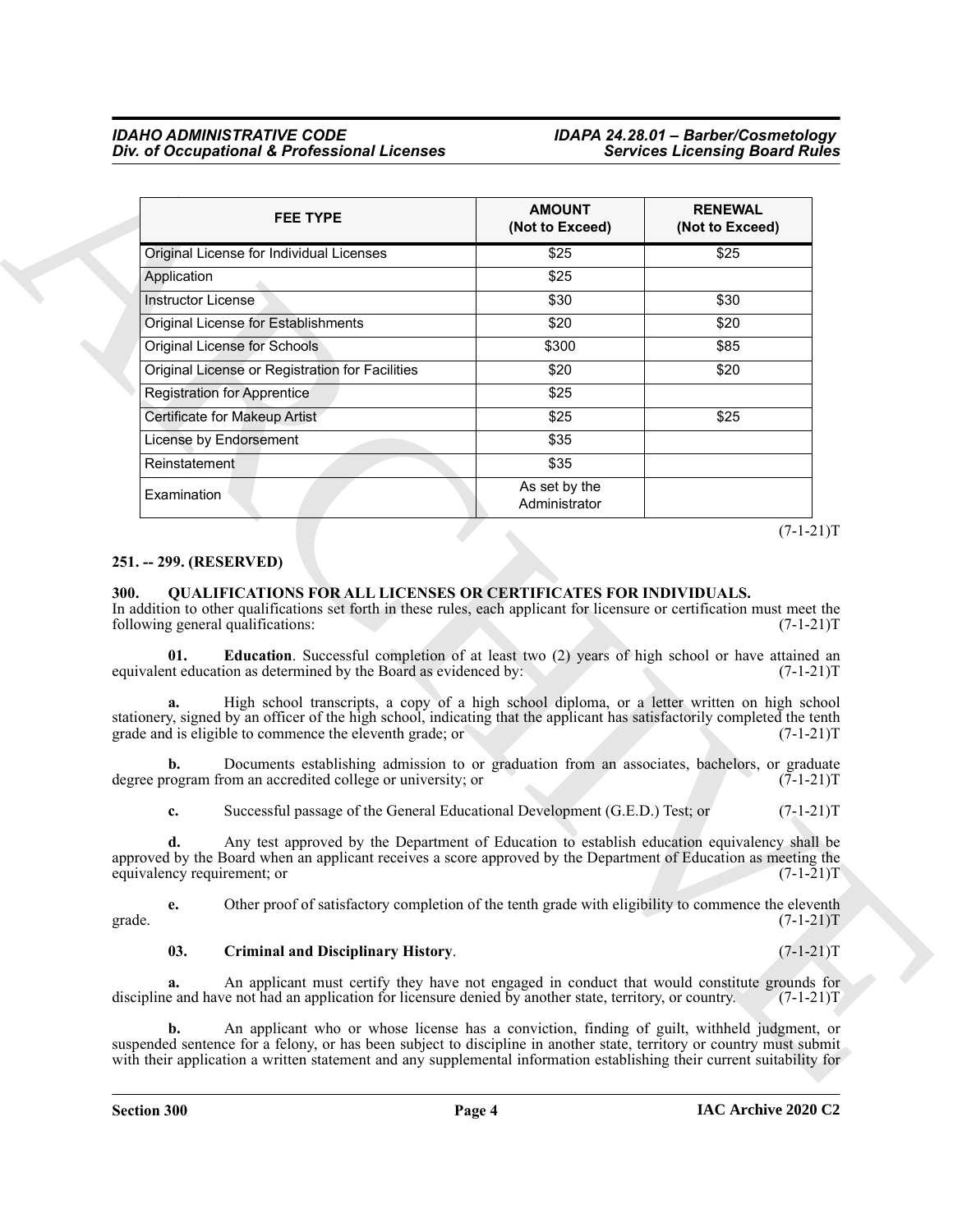| licensure or certification.<br>In addition to other factors, the Board must consider:<br>c.<br>The number or pattern of crimes or discipline or other similar incidents; and<br>i.<br>ii.<br>The circumstances surrounding the crime or discipline that would help determine the risk of<br>repetition.<br>d.<br>The Board may, at its discretion, interview the applicant.<br>The applicant bears the burden of establishing their current suitability for licensure or certification.<br>e.<br><b>QUALIFICATIONS FOR LICENSE.</b><br><b>301.</b><br>The Board may grant a license to an applicant for licensure who meets the requirements set forth in Section 54-810,<br>Idaho Code, pays the required fee, meets the requirements prescribed in Section 300 of these rules, and the following<br>education or apprenticeship, experience, and examination qualifications:<br>01.<br><b>Original Barber License.</b><br>Education. For a currently licensed cosmetologist, a licensed barber school must credit eight<br>a.<br>hundred (800) hours toward the required nine hundred (900) hours for a barber course. The school must submit for<br>the Board's approval a written explanation of how the credited hours and the remaining hours of instruction will be<br>allotted among the subjects in the barber course curriculum, provided that the remaining hours of instruction must at<br>a minimum include:<br>i.<br>Barber theory, including male haircuts, and<br>ii.<br>Shaving.<br>For a currently licensed barber in another state, territory, possession or country, and who does not<br>b.<br>meet the qualifications for licensure by endorsement, fifty (50) hours of instruction may be credited for each three (3)<br>months of practical experience in barbering.<br>02.<br><b>Original Barber-Stylist License.</b><br>For a currently licensed cosmetologist, a licensed barber school must credit one thousand four<br>a.<br>hundred $(1,400)$ hours toward the required one thousand five hundred $(1,500)$ hours for a barber-stylist course. The<br>school must submit for the Board's approval a written explanation of how the credited hours and the remaining hours<br>of instruction will be allotted among the subjects in the barber-stylist course curriculum, provided that the remaining<br>hours of instruction must at a minimum include the following:<br>$\mathbf{i}$ .<br>Barber theory, including male haircuts, and<br>ii.<br>Shaving.<br>For a currently licensed barber-stylist in another state, territory, possession or country, fifty (50)<br>$\mathbf{b}$ .<br>hours of instruction may be credited for each three $(3)$ months of practical experience in barber-styling.<br>03.<br><b>Original Cosmetologist License.</b> | <b>Services Licensing Board Rules</b> |
|------------------------------------------------------------------------------------------------------------------------------------------------------------------------------------------------------------------------------------------------------------------------------------------------------------------------------------------------------------------------------------------------------------------------------------------------------------------------------------------------------------------------------------------------------------------------------------------------------------------------------------------------------------------------------------------------------------------------------------------------------------------------------------------------------------------------------------------------------------------------------------------------------------------------------------------------------------------------------------------------------------------------------------------------------------------------------------------------------------------------------------------------------------------------------------------------------------------------------------------------------------------------------------------------------------------------------------------------------------------------------------------------------------------------------------------------------------------------------------------------------------------------------------------------------------------------------------------------------------------------------------------------------------------------------------------------------------------------------------------------------------------------------------------------------------------------------------------------------------------------------------------------------------------------------------------------------------------------------------------------------------------------------------------------------------------------------------------------------------------------------------------------------------------------------------------------------------------------------------------------------------------------------------------------------------------------------------------------------------------------------------------------------------------------------------------------------------------------------------------------------------------------------------------------------------------------------------------------------------------------------------------------------------------------------------------------------------------------------------------------------------------------------------|---------------------------------------|
|                                                                                                                                                                                                                                                                                                                                                                                                                                                                                                                                                                                                                                                                                                                                                                                                                                                                                                                                                                                                                                                                                                                                                                                                                                                                                                                                                                                                                                                                                                                                                                                                                                                                                                                                                                                                                                                                                                                                                                                                                                                                                                                                                                                                                                                                                                                                                                                                                                                                                                                                                                                                                                                                                                                                                                                    | $(7-1-21)T$                           |
|                                                                                                                                                                                                                                                                                                                                                                                                                                                                                                                                                                                                                                                                                                                                                                                                                                                                                                                                                                                                                                                                                                                                                                                                                                                                                                                                                                                                                                                                                                                                                                                                                                                                                                                                                                                                                                                                                                                                                                                                                                                                                                                                                                                                                                                                                                                                                                                                                                                                                                                                                                                                                                                                                                                                                                                    | $(7-1-21)T$                           |
|                                                                                                                                                                                                                                                                                                                                                                                                                                                                                                                                                                                                                                                                                                                                                                                                                                                                                                                                                                                                                                                                                                                                                                                                                                                                                                                                                                                                                                                                                                                                                                                                                                                                                                                                                                                                                                                                                                                                                                                                                                                                                                                                                                                                                                                                                                                                                                                                                                                                                                                                                                                                                                                                                                                                                                                    | $(7-1-21)T$                           |
|                                                                                                                                                                                                                                                                                                                                                                                                                                                                                                                                                                                                                                                                                                                                                                                                                                                                                                                                                                                                                                                                                                                                                                                                                                                                                                                                                                                                                                                                                                                                                                                                                                                                                                                                                                                                                                                                                                                                                                                                                                                                                                                                                                                                                                                                                                                                                                                                                                                                                                                                                                                                                                                                                                                                                                                    | $(7-1-21)T$                           |
|                                                                                                                                                                                                                                                                                                                                                                                                                                                                                                                                                                                                                                                                                                                                                                                                                                                                                                                                                                                                                                                                                                                                                                                                                                                                                                                                                                                                                                                                                                                                                                                                                                                                                                                                                                                                                                                                                                                                                                                                                                                                                                                                                                                                                                                                                                                                                                                                                                                                                                                                                                                                                                                                                                                                                                                    | $(7-1-21)T$                           |
|                                                                                                                                                                                                                                                                                                                                                                                                                                                                                                                                                                                                                                                                                                                                                                                                                                                                                                                                                                                                                                                                                                                                                                                                                                                                                                                                                                                                                                                                                                                                                                                                                                                                                                                                                                                                                                                                                                                                                                                                                                                                                                                                                                                                                                                                                                                                                                                                                                                                                                                                                                                                                                                                                                                                                                                    | $(7-1-21)T$                           |
|                                                                                                                                                                                                                                                                                                                                                                                                                                                                                                                                                                                                                                                                                                                                                                                                                                                                                                                                                                                                                                                                                                                                                                                                                                                                                                                                                                                                                                                                                                                                                                                                                                                                                                                                                                                                                                                                                                                                                                                                                                                                                                                                                                                                                                                                                                                                                                                                                                                                                                                                                                                                                                                                                                                                                                                    | $(7-1-21)T$                           |
|                                                                                                                                                                                                                                                                                                                                                                                                                                                                                                                                                                                                                                                                                                                                                                                                                                                                                                                                                                                                                                                                                                                                                                                                                                                                                                                                                                                                                                                                                                                                                                                                                                                                                                                                                                                                                                                                                                                                                                                                                                                                                                                                                                                                                                                                                                                                                                                                                                                                                                                                                                                                                                                                                                                                                                                    | $(7-1-21)T$                           |
|                                                                                                                                                                                                                                                                                                                                                                                                                                                                                                                                                                                                                                                                                                                                                                                                                                                                                                                                                                                                                                                                                                                                                                                                                                                                                                                                                                                                                                                                                                                                                                                                                                                                                                                                                                                                                                                                                                                                                                                                                                                                                                                                                                                                                                                                                                                                                                                                                                                                                                                                                                                                                                                                                                                                                                                    | $(7-1-21)T$                           |
|                                                                                                                                                                                                                                                                                                                                                                                                                                                                                                                                                                                                                                                                                                                                                                                                                                                                                                                                                                                                                                                                                                                                                                                                                                                                                                                                                                                                                                                                                                                                                                                                                                                                                                                                                                                                                                                                                                                                                                                                                                                                                                                                                                                                                                                                                                                                                                                                                                                                                                                                                                                                                                                                                                                                                                                    | $(7-1-21)T$                           |
|                                                                                                                                                                                                                                                                                                                                                                                                                                                                                                                                                                                                                                                                                                                                                                                                                                                                                                                                                                                                                                                                                                                                                                                                                                                                                                                                                                                                                                                                                                                                                                                                                                                                                                                                                                                                                                                                                                                                                                                                                                                                                                                                                                                                                                                                                                                                                                                                                                                                                                                                                                                                                                                                                                                                                                                    | $(7-1-21)T$                           |
|                                                                                                                                                                                                                                                                                                                                                                                                                                                                                                                                                                                                                                                                                                                                                                                                                                                                                                                                                                                                                                                                                                                                                                                                                                                                                                                                                                                                                                                                                                                                                                                                                                                                                                                                                                                                                                                                                                                                                                                                                                                                                                                                                                                                                                                                                                                                                                                                                                                                                                                                                                                                                                                                                                                                                                                    | $(7-1-21)T$                           |
|                                                                                                                                                                                                                                                                                                                                                                                                                                                                                                                                                                                                                                                                                                                                                                                                                                                                                                                                                                                                                                                                                                                                                                                                                                                                                                                                                                                                                                                                                                                                                                                                                                                                                                                                                                                                                                                                                                                                                                                                                                                                                                                                                                                                                                                                                                                                                                                                                                                                                                                                                                                                                                                                                                                                                                                    | $(7-1-21)T$                           |
|                                                                                                                                                                                                                                                                                                                                                                                                                                                                                                                                                                                                                                                                                                                                                                                                                                                                                                                                                                                                                                                                                                                                                                                                                                                                                                                                                                                                                                                                                                                                                                                                                                                                                                                                                                                                                                                                                                                                                                                                                                                                                                                                                                                                                                                                                                                                                                                                                                                                                                                                                                                                                                                                                                                                                                                    | $(7-1-21)T$                           |
|                                                                                                                                                                                                                                                                                                                                                                                                                                                                                                                                                                                                                                                                                                                                                                                                                                                                                                                                                                                                                                                                                                                                                                                                                                                                                                                                                                                                                                                                                                                                                                                                                                                                                                                                                                                                                                                                                                                                                                                                                                                                                                                                                                                                                                                                                                                                                                                                                                                                                                                                                                                                                                                                                                                                                                                    | $(7-1-21)T$                           |
|                                                                                                                                                                                                                                                                                                                                                                                                                                                                                                                                                                                                                                                                                                                                                                                                                                                                                                                                                                                                                                                                                                                                                                                                                                                                                                                                                                                                                                                                                                                                                                                                                                                                                                                                                                                                                                                                                                                                                                                                                                                                                                                                                                                                                                                                                                                                                                                                                                                                                                                                                                                                                                                                                                                                                                                    | $(7-1-21)T$                           |
|                                                                                                                                                                                                                                                                                                                                                                                                                                                                                                                                                                                                                                                                                                                                                                                                                                                                                                                                                                                                                                                                                                                                                                                                                                                                                                                                                                                                                                                                                                                                                                                                                                                                                                                                                                                                                                                                                                                                                                                                                                                                                                                                                                                                                                                                                                                                                                                                                                                                                                                                                                                                                                                                                                                                                                                    | $(7-1-21)T$                           |
|                                                                                                                                                                                                                                                                                                                                                                                                                                                                                                                                                                                                                                                                                                                                                                                                                                                                                                                                                                                                                                                                                                                                                                                                                                                                                                                                                                                                                                                                                                                                                                                                                                                                                                                                                                                                                                                                                                                                                                                                                                                                                                                                                                                                                                                                                                                                                                                                                                                                                                                                                                                                                                                                                                                                                                                    | $(7-1-21)T$                           |
| Education. For a currently licensed barber-stylist, a licensed cosmetology school must credit one<br>a.<br>thousand three hundred $(1,300)$ hours toward the required one thousand six hundred $(1,600)$ hours for a cosmetology<br>course. The school must submit for the Board's approval a written explanation of how the credited hours and the<br>remaining hours of instruction will be allotted among the subjects in the cosmetology course curriculum, provided<br>that the remaining hours of instruction must at a minimum include the following:                                                                                                                                                                                                                                                                                                                                                                                                                                                                                                                                                                                                                                                                                                                                                                                                                                                                                                                                                                                                                                                                                                                                                                                                                                                                                                                                                                                                                                                                                                                                                                                                                                                                                                                                                                                                                                                                                                                                                                                                                                                                                                                                                                                                                       | $(7-1-21)T$                           |

#### <span id="page-4-2"></span><span id="page-4-1"></span><span id="page-4-0"></span>**01. Original Barber License**. (7-1-21)T

|     | Barber theory, including male haircuts, and | $(7-1-21)T$ |  |
|-----|---------------------------------------------|-------------|--|
| ii. | Shaving.                                    | $(7-1-21)T$ |  |

<span id="page-4-3"></span>

| 02.<br><b>Original Barber-Stylist License.</b> |  | $(7-1-21)T$ |
|------------------------------------------------|--|-------------|
|------------------------------------------------|--|-------------|

|     | Barber theory, including male haircuts, and | $(7-1-21)T$ |
|-----|---------------------------------------------|-------------|
| ii. | Shaving.                                    | $(7-1-21)T$ |
|     |                                             | $-1$        |

#### <span id="page-4-4"></span>**03. Original Cosmetologist License**. (7-1-21)T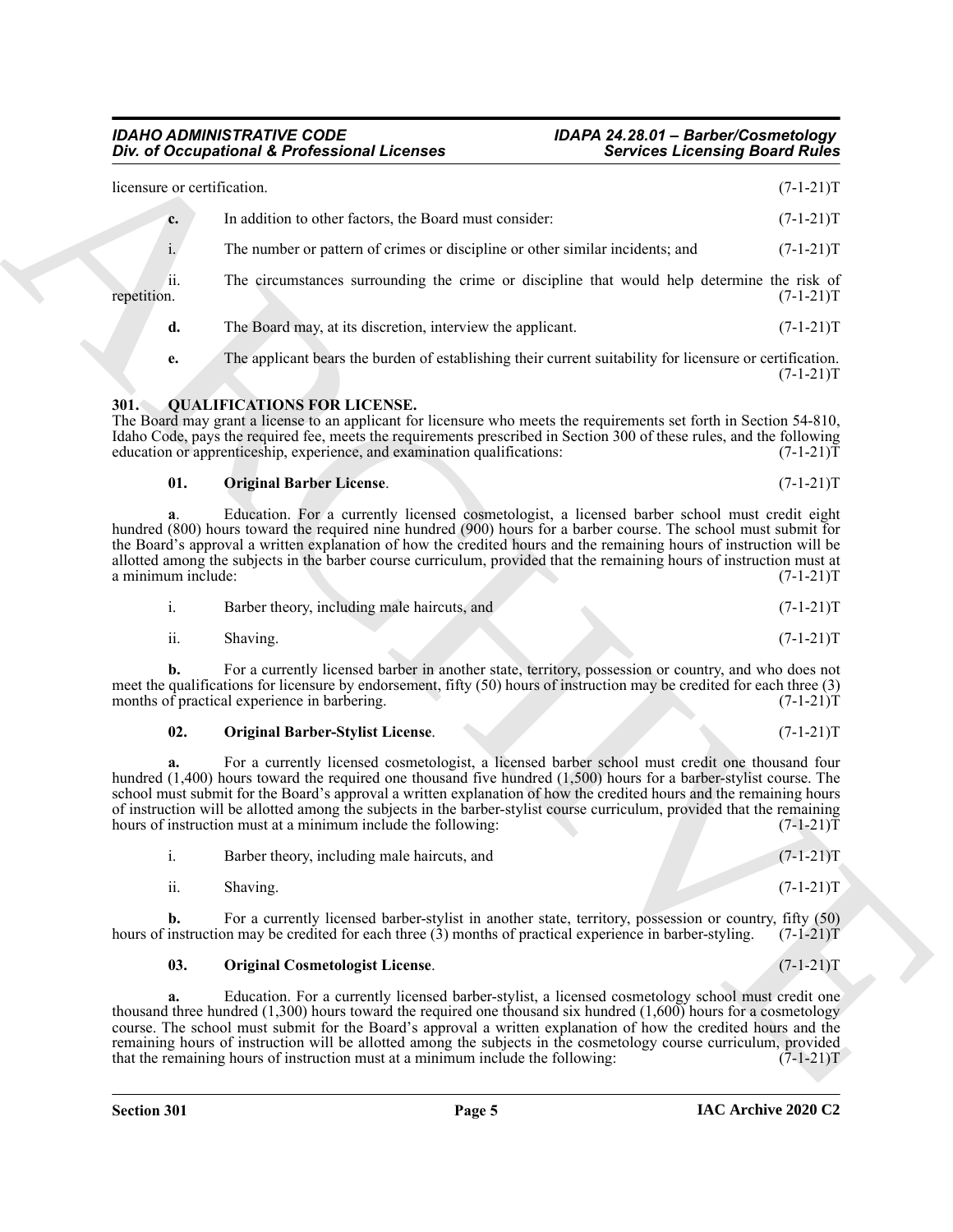| $1 -$ | Nail technology;                                  | $(7-1-21)T$ |
|-------|---------------------------------------------------|-------------|
| ii.   | Esthetics: and                                    | $(7-1-21)T$ |
| iii.  | Cosmetology theory, including female hairstyling. | $(7-1-21)T$ |

|             | Div. of Occupational & Professional Licenses                                                                                                                                                                                                                                                                                                                                                                                                                                                                    | <b>Services Licensing Board Rules</b> |
|-------------|-----------------------------------------------------------------------------------------------------------------------------------------------------------------------------------------------------------------------------------------------------------------------------------------------------------------------------------------------------------------------------------------------------------------------------------------------------------------------------------------------------------------|---------------------------------------|
| 1.          | Nail technology;                                                                                                                                                                                                                                                                                                                                                                                                                                                                                                | $(7-1-21)T$                           |
|             |                                                                                                                                                                                                                                                                                                                                                                                                                                                                                                                 |                                       |
| ii.         | Esthetics; and                                                                                                                                                                                                                                                                                                                                                                                                                                                                                                  | $(7-1-21)T$                           |
| iii.        | Cosmetology theory, including female hairstyling.                                                                                                                                                                                                                                                                                                                                                                                                                                                               | $(7-1-21)T$                           |
| b.          | For a currently licensed barber, a licensed cosmetology school must credit nine hundred (900)<br>hours toward the required one thousand six hundred (1,600) hours for a cosmetology course. The school must submit<br>for the Board's approval a written explanation of how the credited hours and the remaining hours of instruction will<br>be allotted among the subjects in the cosmetology course curriculum, provided that the remaining hours of instruction<br>must at a minimum include the following: | $(7-1-21)T$                           |
| $i_{\cdot}$ | Working on the hair with chemicals;                                                                                                                                                                                                                                                                                                                                                                                                                                                                             | $(7-1-21)T$                           |
| ii.         | Nail technology;                                                                                                                                                                                                                                                                                                                                                                                                                                                                                                | $(7-1-21)T$                           |
| iii.        | Esthetics; and                                                                                                                                                                                                                                                                                                                                                                                                                                                                                                  | $(7-1-21)T$                           |
| iv.         | Cosmetology theory, including female hairstyling.                                                                                                                                                                                                                                                                                                                                                                                                                                                               | $(7-1-21)T$                           |
| c.          | A currently licensed esthetician, haircutter, or nail technician must be given credit of two hundred<br>$(200)$ hours toward the required one thousand six hundred $(1,600)$ hours for a cosmetology course or four hundred<br>$(400)$ hours toward the required three thousand two hundred $(3,200)$ hours as a cosmetology apprentice.                                                                                                                                                                        | $(7-1-21)T$                           |
| d.          | For a currently certificated makeup artist in this state, a licensed cosmetology school may credit up<br>to fifty (50) hours toward the required instructional hours for a cosmetology course, or a licensed instructor may<br>credit up to one hundred (100) hours toward the required apprenticeship hours.                                                                                                                                                                                                   | $(7-1-21)T$                           |
|             | For an esthetician, haircutter, or nail technician student, a licensed cosmetology school may credit<br>eighty percent (80%) of accumulated hours, but no more than two hundred (200) hours, toward the required<br>instructional hours for a cosmetology course.                                                                                                                                                                                                                                               | $(7-1-21)T$                           |
| f.          | For a currently licensed cosmetologist in another state, territory, possession or country, one hundred<br>(100) hours of instruction or two hundred (200) hours as an apprentice may be credited for each six-month period of<br>practical experience in cosmetology.                                                                                                                                                                                                                                           | $(7-1-21)T$                           |
| 04.         | <b>Original Electrologist License.</b> Education. For a currently licensed electrologist in another state,<br>territory, possession or country, forty (40) hours of instruction or eighty (80) hours as an apprentice may be credited<br>for each six-month period of practical experience in electrology.                                                                                                                                                                                                      | $(7-1-21)T$                           |
| 05.         | <b>Original Esthetician License.</b>                                                                                                                                                                                                                                                                                                                                                                                                                                                                            | $(7-1-21)T$                           |
| a.          | Education. For a currently certificated makeup artist in this state, a licensed cosmetology school<br>may credit up to fifty (50) hours toward the required instructional hours for an esthetics course or, a licensed<br>instructor may credit up to one hundred (100) hours toward the required apprenticeship hours.                                                                                                                                                                                         | $(7-1-21)T$                           |
| b.          | A licensed cosmetology school may credit one-seventh $(1/7)$ of accumulated hours toward the<br>required instructional hours for an esthetics course for a cosmetology student.                                                                                                                                                                                                                                                                                                                                 | $(7-1-21)T$                           |
| c.          | For a currently licensed esthetician in another state, territory, possession or country, sixty (60)<br>hours of instruction or one hundred twenty (120) hours as an apprentice may be given for each six-month period of<br>practical experience in esthetics.                                                                                                                                                                                                                                                  | $(7-1-21)T$                           |
| 06.         | <b>Original Nail Technician License.</b>                                                                                                                                                                                                                                                                                                                                                                                                                                                                        | $(7-1-21)T$                           |
|             |                                                                                                                                                                                                                                                                                                                                                                                                                                                                                                                 |                                       |

#### <span id="page-5-2"></span><span id="page-5-1"></span><span id="page-5-0"></span>**05. Original Esthetician License**. (7-1-21)T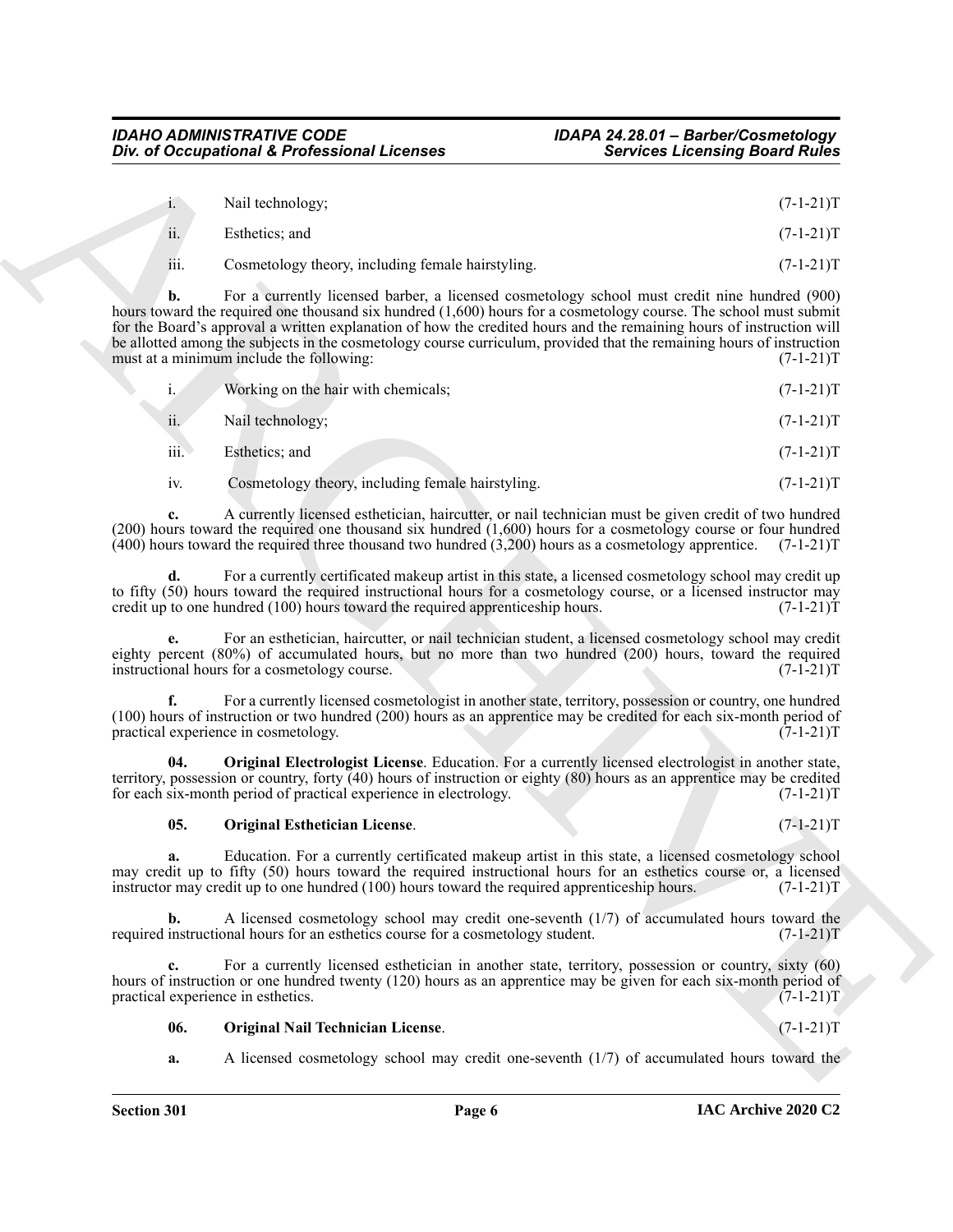<span id="page-6-0"></span>One of Occupational K. Professional Licenses<br>
Newton Licensing Board Rides<br>
Newton Licensing Board Rides<br>
Newton Income of the main value of the state of the state of the state of the state of the state of the state<br>
stat required instructional hours for a nail technology course for a cosmetology student. (7-1-21)T **b.** For a currently licensed nail technician in another state, territory, possession or country, forty (40) hours of instruction or eighty (80) hours as an apprentice may be credited for each six-month period of practical experience in nail technology. (7-1-21)T **07. Makeup Artist Certificate**. (7-1-21)T **a.** Education/Training. Successful completion of instruction of not less than one hundred (100) hours in makeup artistry, which must include instruction and practical experience in safety and infection control. Hours may be classroom instruction, training, practical experience, or a combination. Instruction may be received from one (one) or more of the following sources:  $(7-1-21)T$ or more of the following sources: i. A cosmetology school licensed in this state or another state, territory, possession, or country;  $(7-1-21)T$ ii. A cosmetology or esthetics instructor licensed in this state or another state, territory or possession;  $(7-1-21)T$ iii. A retail cosmetics dealer licensed in this state or another state, territory or possession; or (7-1-21)T iv. Other source of instruction that includes: (7-1-21)T (1). Knowledgeable and experienced instructor with a record of safe practices; (7-1-21)T (2). Instruction in client safety and safe product selection; and (7-1-21)T (3). Hands-on practice and training in infection control. (7-1-21)T v. Any combination of the sources listed in Subsections 301.07.a.i. through a.iv. of this rule.  $(7-1-21)T$ **b.** Documentation of Education/Training. An applicant may present proof of education/training in artistry in the following ways:  $(7-1-21)$ makeup artistry in the following ways: i. A current cosmetology or esthetician license from another state, territory, possession or country.  $(7-1-21)T$ ii. Transcripts or records of instruction. (7-1-21)T iii. Documentation of work history and training as an employee for a retail cosmetics dealer licensed in or another state, territory or possession of the United States. (7-1-21) this state or another state, territory or possession of the United States. iv. Membership in the International Alliance of Theatrical Stage Employees Make-Up Artists and Hair Stylists Guild or other similar organization whose membership requirements meet or exceed the requirements of these rules. (7-1-21)T these rules.  $(7-1-21)T$ v. Documentation of other training/experience must include: (7-1-21)T (1). Identity and qualifications of the person delivering the instruction/training;  $(7-1-21)T$ (2). Method of instruction/training and amount of hands-on training provided; and (7-1-21)T (3). Subject matters covered, particularly pertaining to topics listed in Subsection 301.07.a.iv of these rules.  $(7-1-21)$ T **c.** Additional Education/Training. The Board may require an applicant who does not have a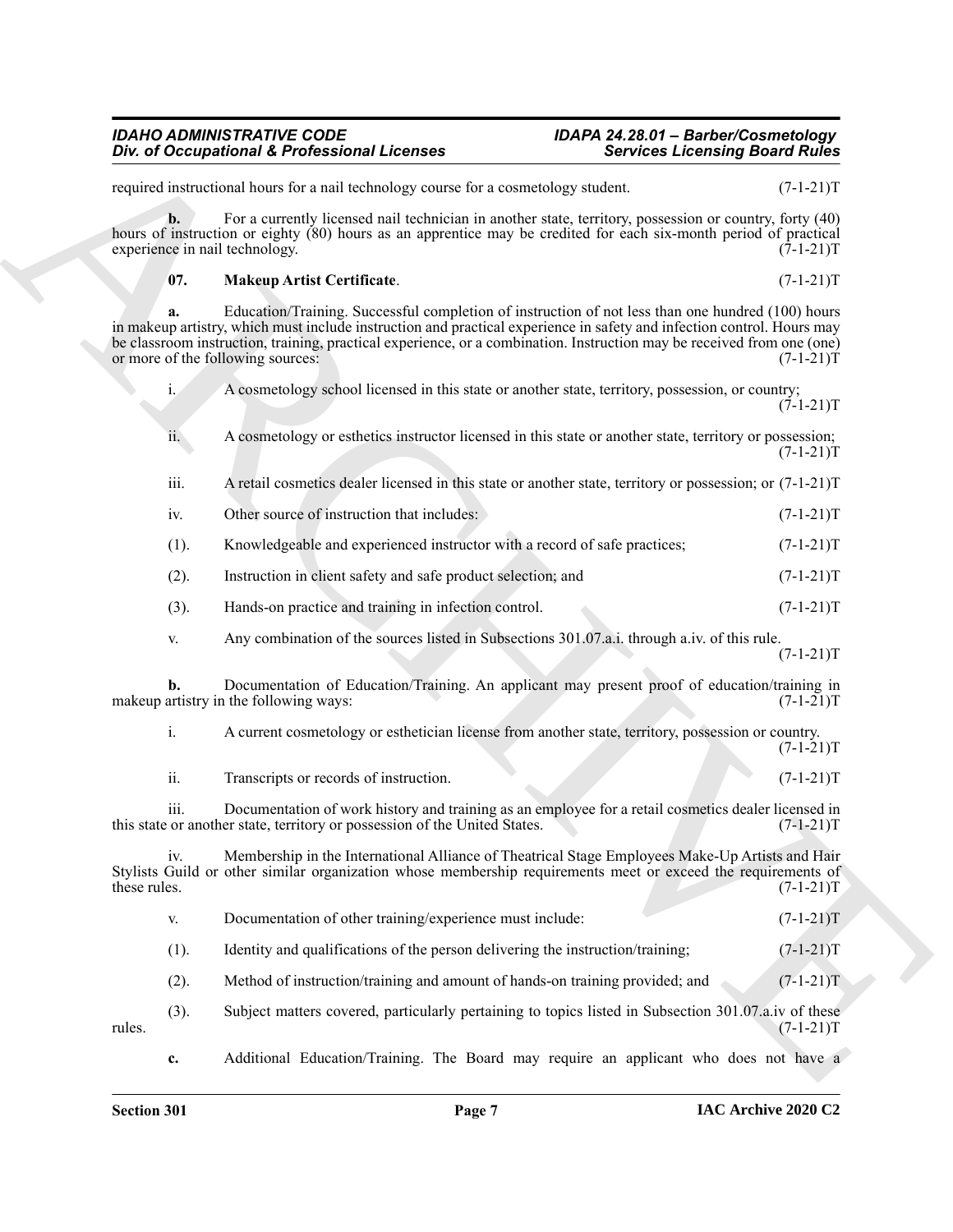documented record of sufficient training in safety and infection control to obtain additional training or other demonstration of competency in that area. (7-1-21) demonstration of competency in that area.

#### <span id="page-7-0"></span>**302. -- 308. (RESERVED)**

#### <span id="page-7-7"></span><span id="page-7-1"></span>**309. QUALIFICATIONS FOR INSTRUCTOR LICENSE.**

The Board may grant a license to an applicant for licensure as an instructor who meets the requirements set forth in Section 54-5810(3), Idaho Code, and meets the following education requirements:  $(7-1-21)T$ Section 54-5810(3), Idaho Code, and meets the following education requirements:

<span id="page-7-8"></span>**01.** Course of Instruction. Have satisfactorily completed the corresponding teacher's course of instruction:  $(7-1-21)T$ instruction: (7-1-21)T

**a.** A minimum three (3) month course of barber instructing, barber-stylist instructing, or cosmetology instructing as a student in a licensed school, if the applicant has at least two (2) years of experience as a licensed barber, barber-stylist, or cosmetologist, provided that the course consist of no less than five hundred (500) hours; or

 $(7-1-21)T$ 

**b.** A minimum six (6) month course of barber instructing, barber-stylist instructing, or cosmetology instructing as a student, depending upon which license applying for, provided that the course consist of no less than nine hundred (900) hours. (7-1-21)T

<span id="page-7-9"></span>**02. Credit Hours**. Earned twelve (12) college credit hours or the equivalent. Credit hours must be obtained from the Education Department, Speech Communications Department or from the Psychology/Sociology Department and other credit at the discretion of the Board. Equivalency is determined as: (7-1-21)T

**a.** Completion of teaching seminars focusing on barbering, barber-styling, cosmetology, nail technology, esthetics, or electrology approved by the Board. Fourteen (14) clock hours is equivalent to one (1) semester college credit hour in an approved seminar. Verification of satisfactory completion must be submitted to the Board for its approval; or  $(7-1-21)$ T

**b.** Verified satisfactory teaching as a qualified instructor from another state for one (1) of the previous years immediately prior to application.  $(7-1-21)$ three  $(3)$  years immediately prior to application.

#### <span id="page-7-12"></span><span id="page-7-2"></span>**310. SINGLE LICENSE REQUIRED TO PRACTICE AND INSTRUCT.**

The holder of a license issued by the Board who is subsequently issued an instructor license is permitted to maintain a single license to practice.  $(7-1-21)T$ a single license to practice.

<span id="page-7-14"></span><span id="page-7-13"></span>**01.** Scope. An instructor license issued by the Board permits the holder to both practice and instruct in the scope of the license(s) held. (7-1-21) only within the scope of the license $(s)$  held.

*Div* of Decreasion of Every and the section of the section of the section of the section of the section of the section of the section of the section of the section of the section of the section of the section of the sect **02. Barber Stylist Instructor**. The holder of a cosmetologist license who is subsequently issued a barber-stylist instructor license may not practice or instruct elements of barbering or barber-styling that are outside the definition of cosmetology unless the licensee also has been issued a license as a barber or barber-stylist by the Board. (7-1-21)T  $Board.$  (7-1-21) $T$ 

#### <span id="page-7-6"></span><span id="page-7-3"></span>**311. APPROVED EXAMINATION.**

Approved examinations shall be the written and practical examination provided by the National Interstate Council of State Boards of Cosmetology (NIC) for the discipline for which licensure is sought. A passing score must be obtained on both the written and practical examination. A passing score will be determined by NIC. (7-1-21)T

#### <span id="page-7-4"></span>**312. (RESERVED)**

#### <span id="page-7-5"></span>**313. REQUIREMENTS FOR LICENSURE BY ENDORSEMENT.**

<span id="page-7-11"></span><span id="page-7-10"></span>**01. Licensure**. The Board may grant a license to an applicant for licensure by endorsement who:

 $(7-1-21)T$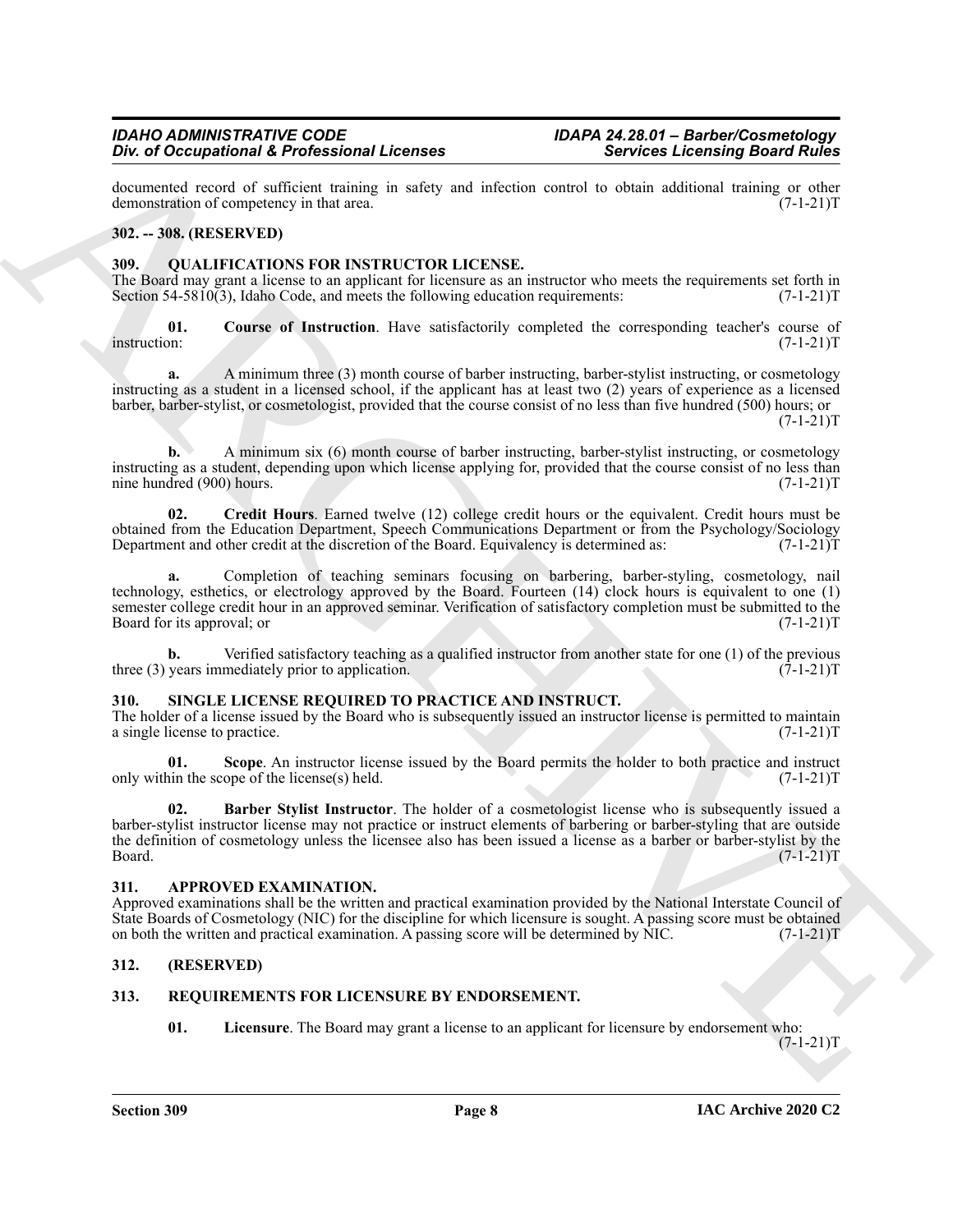**a.** Meets the education requirements set forth in Subsection 300.01 of these rules. (7-1-21)T

<span id="page-8-5"></span>**b.** Holds an unrestricted license free from discipline. (7-1-21)T

**02. Hold a Current License and Have Experience**. The applicant must be the holder of a current active license or certificate of qualification in the profession and at the level for which a license is being sought, issued by the authorized regulatory entity in another state, territory, possession, or foreign country. The certification of licensure must be received by the Board from the issuing agency; and (7-1-21)T

**a.** Must show that the state, territory, possession, or foreign country has licensing requirements substantially equivalent to or higher than those required for new applicants in Idaho; or  $(7-1-21)$ T

**b.** Document at least one (1) year of actual practice under certification or licensure in the three (3) mediately prior to application in the profession for which a license is being sought. (7-1-21) years immediately prior to application in the profession for which a license is being sought.

#### <span id="page-8-0"></span>**314. -- 324. (RESERVED)**

#### <span id="page-8-2"></span><span id="page-8-1"></span>**325. LICENSURE AND OPERATION OF PRIMARY AND CONTIGUOUS ESTABLISHMENTS.**

Except as otherwise provided in statute and these rules, a licensed individual must practice within a licensed establishment. An establishment may be licensed as a primary establishment or a contiguous establishment that operates within a primary establishment. A primary establishment license must be issued prior to the opening or<br>operation of any barber or cosmetology establishment. (7-1-21) operation of any barber or cosmetology establishment.

<span id="page-8-4"></span>**01. Primary Establishment License**. A primary establishment license may be issued and annually renewed only under the following conditions: (7-1-21)T

**a.** There is a clearly defined and designated working floor space of adequate dimension to allow the safe and sanitary practice of any one (1) or combination of defined practices of cosmetology or barber-styling for all individual stations that may be in operation in addition to any restroom and access areas; and (7-1-21)T

There is an approved hot and cold running water source and drainage system that is available to any contiguous establishment or other establishment or facility that may exist; and must be within the perimeters of the licensed establishment and separate from the toilet facilities; and (7-1-21)T

**c.** There are restroom facilities conveniently located and accessible from within the building in which the primary establishment is located and which shall be accessible from the primary area and to all areas designated for the operation of contiguous establishments. Restroom facilities shall contain an approved hot and cold running water source and approved drainage system. The water source shall be in addition to the work area facilities; and

 $(7-1-21)T$ 

One of Occupational K. Professional Licenses<br>
Novice Licensing Board Rides<br>
No. Hole do measure constraints we have a kettin Sobsetting on the United States (1-1-1)<br>
R. Hole do measure from the states in the Constraint St **d.** The holder of the primary establishment license is responsible for complying with the safety and disinfection requirements and all other applicable statutes and rules for the designated licensed area of the primary establishment, including areas that are cooperatively or jointly used as "common areas" such as shampoo bowls, restrooms, entrance or reception areas. (7-1-21)T

<span id="page-8-3"></span>**02.** Contiguous Establishment License. A contiguous establishment license may be issued and renewed only under the following conditions:  $(7-1-21)$ annually renewed only under the following conditions:

**a.** A license must be issued prior to the opening or operation of any barber or cosmetology contiguous ment; and  $(7-1-21)$ establishment; and

**b.** The contiguous establishment is associated with a currently licensed primary establishment and a holder of the primary establishment license provides proof that the primary shop is equipped to meet the safety and disinfection requirements and rules of the Board; and (7-1-21)T

**c.** The contiguous establishment shall only operate in the contiguous establishment designated areas within the associated primary establishment. (7-1-21)T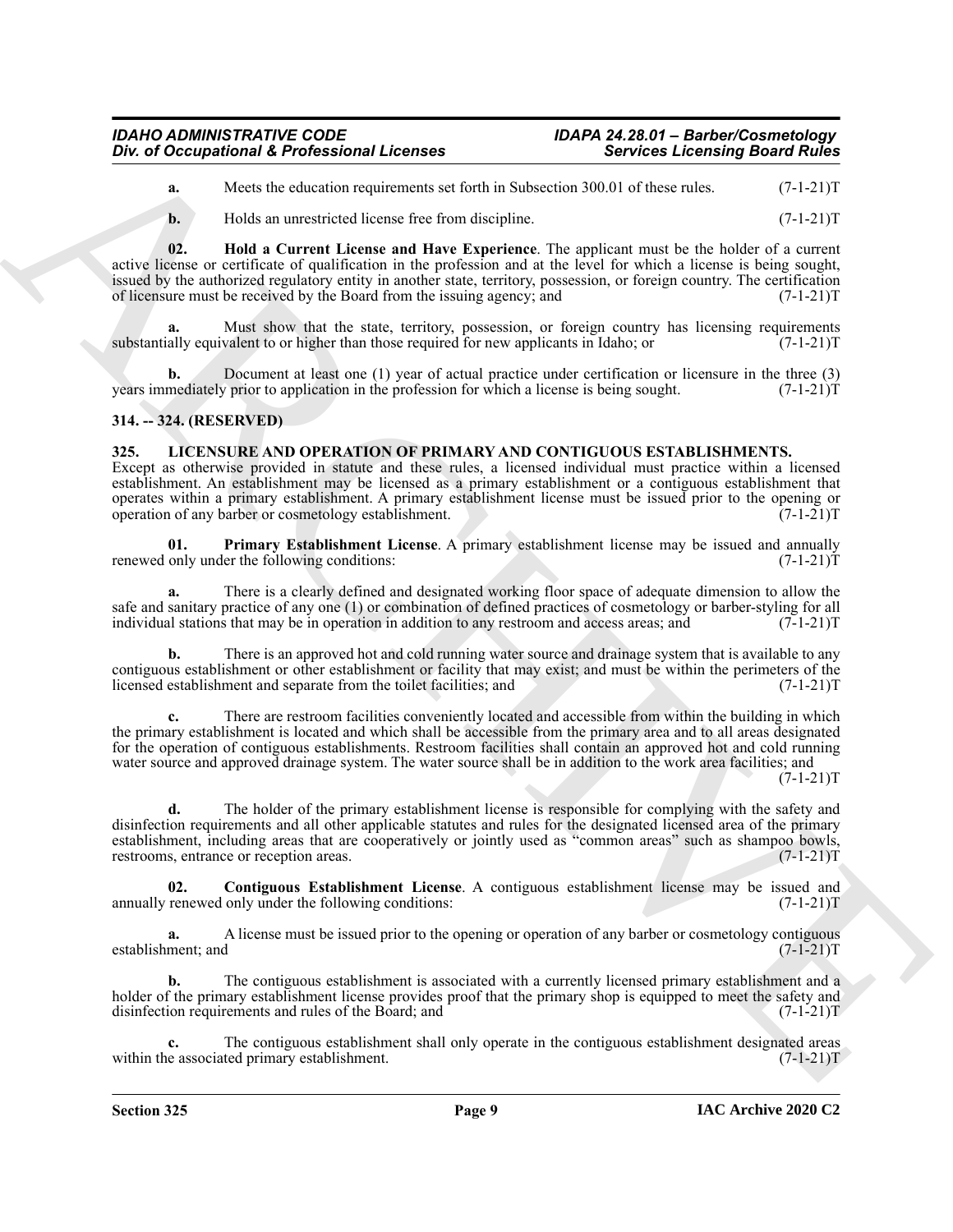<span id="page-9-9"></span>**d.** The holder of the contiguous establishment license will be responsible for complying with the safety and disinfection requirements and all other applicable statutes and rules for the contiguous designated area<br>(7-1-21)T where it operates.

One of Occupational K. Professional Licences<br>
series a Correspondent K. Professional Licences<br>
series a Correspondent S. The ballet of the control of the series and the series and the series and the series and the series **03. Businesses Other Than a Licensed Establishment or Facility**. Businesses other than one licensed under Chapter 58, Title 54, Idaho Code, and living quarters shall be separate and apart. Home establishments must provide a separate outside entrance directly into the establishment and substantial partitions or walls shall extend from the floor to not less than seven (7) feet high, separating the establishment from adjoining rooms used for business or domestic purposes. All doors to an establishment from adjacent rooms shall be closed. (7-1-21)T

<span id="page-9-10"></span>**Conditions for Issuance**. No primary establishment license may be issued which includes or portion of an existing establishment license. (7-1-21) overlaps all or any portion of an existing establishment license.

#### <span id="page-9-2"></span><span id="page-9-0"></span>**326. ESTABLISHMENT AND FACILITY CHANGES IN OWNERSHIP OR LOCATION.**

Whenever a change of ownership or fixed location of an establishment or facility occurs, an original license fee must be paid and compliance with all rules concerning a new establishment or facility must be met before a new license or registration will be issued. Establishment and facility licenses or registration are not transferable. (7 registration will be issued. Establishment and facility licenses or registration are not transferable.

<span id="page-9-4"></span>**01. Board Must Be Informed of All Changes**. The Board must be informed in writing of any and all changes of ownership and location of establishments or facilities.

<span id="page-9-5"></span>**02. Deletion of an Owner**. Deletion of an owner in a multiple ownership may be effected by filing a tatement with the Board signed by the person withdrawing and the remaining owner(s).  $(7-1-21)T$ written statement with the Board signed by the person withdrawing and the remaining owner(s).

<span id="page-9-8"></span>**03. Transfer of Ownership**. If the transfer involves change of corporate structure or deleting one (1) or more owners, a written notarized statement signed by all former owners as registered with the Board shall be accepted. (7-1-21)T accepted. (7-1-21)T

<span id="page-9-3"></span>**04. Addition of an Owner**. Addition of an owner to a multiple ownership constitutes a change in ip and the requirements for a new establishment or facility apply.  $(7-1-21)$ ownership and the requirements for a new establishment or facility apply.

<span id="page-9-7"></span>**05. Out of Business**. Whenever any establishment or facility ceases operation at the licensed or registered location, the owner(s) or authorized agent of the establishment or facility shall notify the Board by submitting:  $(7-1-21)$ submitting:  $(7-1-21)$ T

**a.** A signed letter by the owner(s) or authorized agent advising that the establishment or facility is out sess; or of business; or

**b.** The establishment or facility license or registration bearing the signature of the owner(s) or ed agent and marked out-of-business; or authorized agent and marked out-of-business; or

For a contiguous establishment license, a signed statement by the associated primary establishment contiguous establishment is out of business. (7-1-21)<sup>T</sup> advising that the contiguous establishment is out of business.

**d.** In the event that the Board has not been notified about the cessation of operations pursuant to this rule and documentation or evidence has been obtained that an establishment or facility has ceased operation at the licensed or registered location, the Board may cancel the establishment license or facility registration upon a thirty (30) day written notice to the owner(s) or authorized agent of the establishment or facility.  $(7-1-21)$ T

<span id="page-9-6"></span>**06. License Status**. A new primary establishment license will not be issued for any location that is currently licensed as a primary establishment at the time of application. (7-1-21)T

#### <span id="page-9-11"></span><span id="page-9-1"></span>**327. RETAIL COSMETICS DEALER LICENSE.**

The Board may grant a retail cosmetic dealer license to allow the application of cosmetic products to customers' faces in connection with the sale of the products. (7-1-21) in connection with the sale of the products.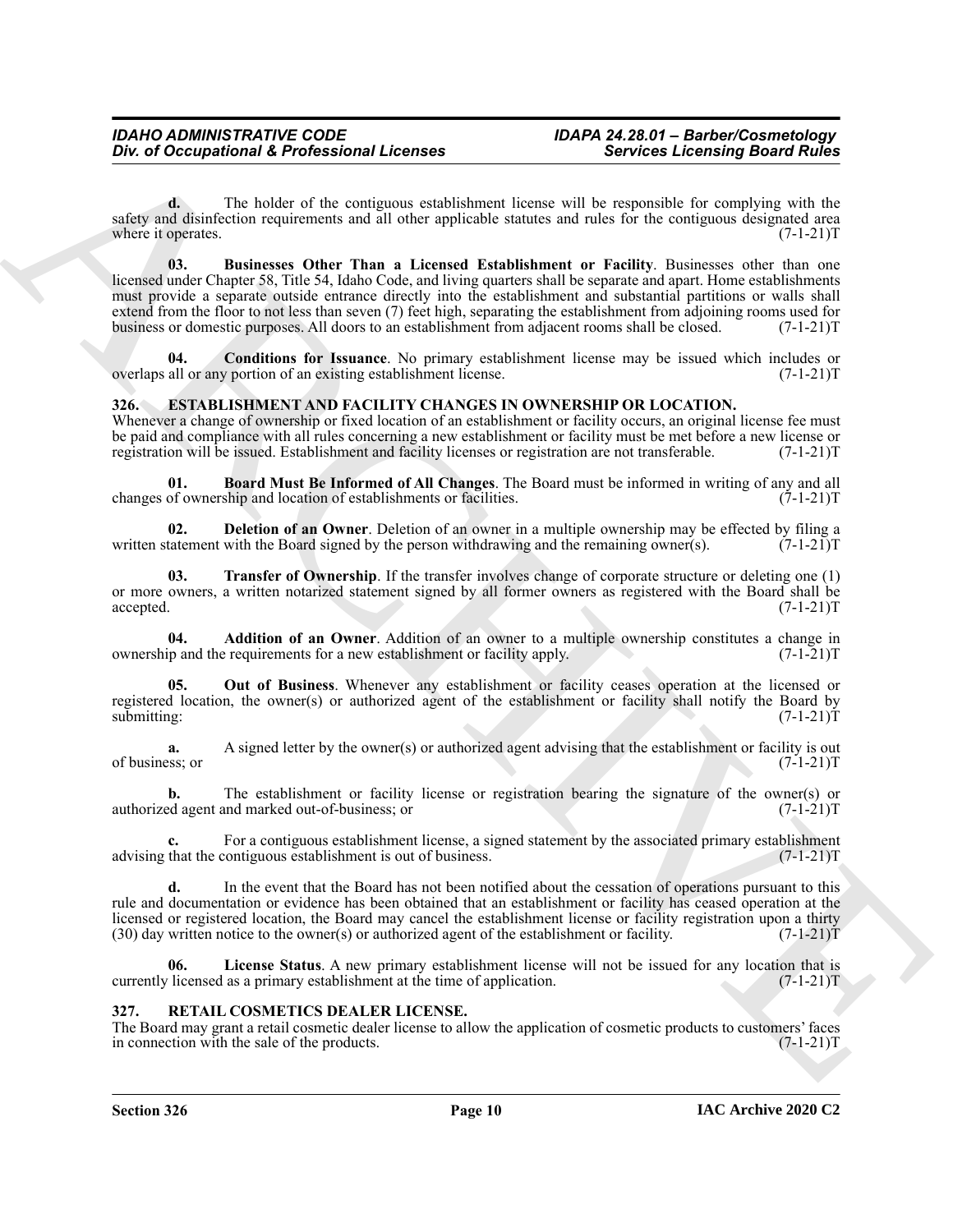<span id="page-10-6"></span>

|                                        | Div. of Occupational & Professional Licenses                                                                                | <b>Services Licensing Board Rules</b>                                                                                                                                                                                                                                                                                                                                         |
|----------------------------------------|-----------------------------------------------------------------------------------------------------------------------------|-------------------------------------------------------------------------------------------------------------------------------------------------------------------------------------------------------------------------------------------------------------------------------------------------------------------------------------------------------------------------------|
| 01.                                    | The business premises must have:                                                                                            | Requirements. All retail cosmetic dealers shall provide an area within the business premises for<br>disinfection and storage of equipment and supplies necessary to perform any cosmetic application services provided.<br>$(7-1-21)T$                                                                                                                                        |
| a.                                     | Access to hot and cold running water;                                                                                       | $(7-1-21)T$                                                                                                                                                                                                                                                                                                                                                                   |
| b.                                     | Access to restroom facilities;                                                                                              | $(7-1-21)T$                                                                                                                                                                                                                                                                                                                                                                   |
| c.                                     | Disinfectants, as defined in these rules;                                                                                   | $(7-1-21)T$                                                                                                                                                                                                                                                                                                                                                                   |
| d.                                     | contamination of the cosmetic product; and                                                                                  | Single-use samples, wipes, spatulas or other dispensing techniques designed to prevent<br>$(7-1-21)T$                                                                                                                                                                                                                                                                         |
| e.                                     | First-aid kit.                                                                                                              | $(7-1-21)T$                                                                                                                                                                                                                                                                                                                                                                   |
| 328.<br>following requirements:<br>01. | RETAIL THERMAL STYLING EQUIPMENT DEALER REGISTRATION.<br>use of the equipment on customers.                                 | The Board may grant a registration as a retail thermal styling equipment dealer to an applicant who meets the<br>$(7-1-21)T$<br>Training. The dealer is responsible to train all employees on the proper and safe use of the thermal<br>styling equipment and all disinfection related to the demonstration of the equipment prior to permitting an employee's<br>$(7-1-21)T$ |
| 02.<br>is being performed must have:   |                                                                                                                             | Requirements. All retail thermal styling equipment dealers shall provide the equipment and<br>supplies necessary to perform any demonstration of the thermal styling equipment. The area where the demonstration<br>$(7-1-21)T$                                                                                                                                               |
| a.                                     | Disinfectants, as defined in these rules; and                                                                               | $(7-1-21)T$                                                                                                                                                                                                                                                                                                                                                                   |
| $\mathbf{b}$ .                         | First-aid kit.                                                                                                              | $(7-1-21)T$                                                                                                                                                                                                                                                                                                                                                                   |
| 329. -- 499. (RESERVED)                |                                                                                                                             |                                                                                                                                                                                                                                                                                                                                                                               |
| 500.<br>following requirements:        | BARBER AND COSMETOLOGY SCHOOL REQUIREMENTS.                                                                                 | The Board may grant a license to an applicant for licensure to operate a barber or cosmetology school who meets the<br>$(7-1-21)T$                                                                                                                                                                                                                                            |
| 01.                                    | Premises. The premises of a barber or cosmetology school must:                                                              | $(7-1-21)T$                                                                                                                                                                                                                                                                                                                                                                   |
| a.<br>curriculum.                      |                                                                                                                             | Possess sufficient apparatus and equipment for the proper and full teaching of all subjects or its<br>$(7-1-21)T$                                                                                                                                                                                                                                                             |
| b.<br>instructors, and customers.      |                                                                                                                             | Provide adequate space, ventilation, lighting, and facilities to safely accommodate all students,<br>$(7-1-21)T$                                                                                                                                                                                                                                                              |
| c.                                     |                                                                                                                             | Provide a restroom with a sink with hot and cold running water and approved drainage system.<br>$(7-1-21)T$                                                                                                                                                                                                                                                                   |
| 02.                                    | <b>Faculty or Instructors.</b>                                                                                              | $(7-1-21)T$                                                                                                                                                                                                                                                                                                                                                                   |
| a.                                     | counting as an instructor for the purposes of the student-instructor ratio.                                                 | A school must be under the direct, personal supervision at all times of a licensed cosmetology<br>instructor if a cosmetology school or a licensed barber or barber-stylist instructor if a barber school and must employ<br>and maintain a licensed instructor for every twenty (20) students or fraction thereof, with an instructor trainee<br>$(7-1-21)T$                 |
| b.                                     | times of one $(1)$ licensed electrologist instructor for every six $(6)$ students or portion thereof being trained therein. | A cosmetology school that teaches electrology must be under the direct, personal supervision at all                                                                                                                                                                                                                                                                           |
|                                        |                                                                                                                             |                                                                                                                                                                                                                                                                                                                                                                               |

#### <span id="page-10-9"></span><span id="page-10-7"></span><span id="page-10-0"></span>**328. RETAIL THERMAL STYLING EQUIPMENT DEALER REGISTRATION.**

<span id="page-10-8"></span>

| Disinfectants, as defined in these rules; and | $(7-1-21)T$ |
|-----------------------------------------------|-------------|
|                                               |             |

#### <span id="page-10-1"></span>**329. -- 499. (RESERVED)**

#### <span id="page-10-5"></span><span id="page-10-3"></span><span id="page-10-2"></span>**500. BARBER AND COSMETOLOGY SCHOOL REQUIREMENTS.**

#### <span id="page-10-4"></span>**02. Faculty or Instructors**. (7-1-21)T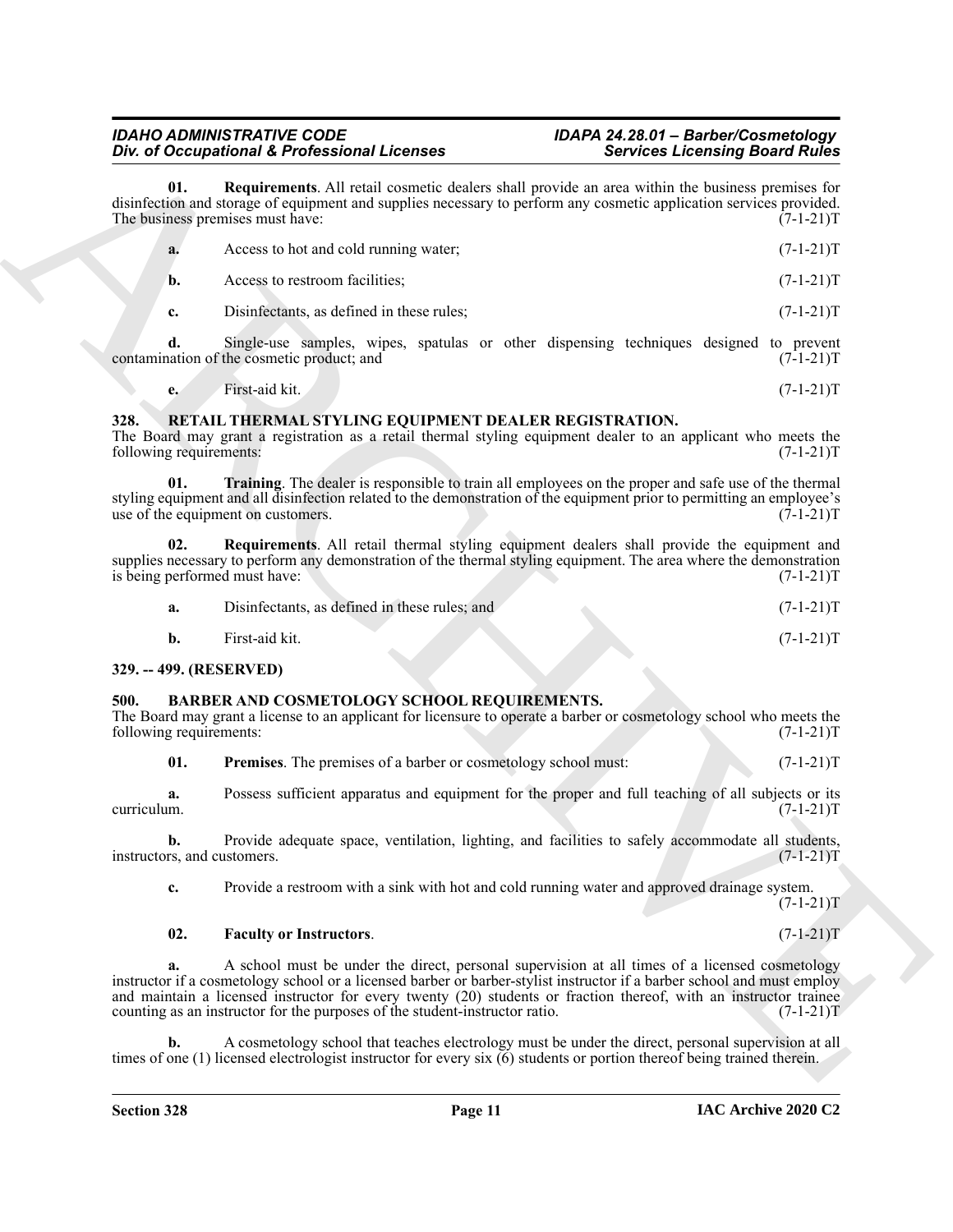#### $(7-1-21)T$

**c.** An instructor shall teach only those subject areas for which the instructor has been issued a license oard to practice. (7-1-21) by the Board to practice.

**d.** Instructors must devote their time during school or class hours to instructing students rather than  $\gamma$  in occupational practice. (7-1-21) engaging in occupational practice.

<span id="page-11-2"></span>**03.** Operations. A barber or cosmetology school must:  $(7-1-21)T$ 

**a.** Maintain regular class and instruction hours, establish grades and hold monthly examinations. This ion will be transferred to the record of instruction;  $(7-1-21)$ information will be transferred to the record of instruction;

<span id="page-11-1"></span>**b.** Prescribe a school term for training in all aspects of the practice being taught; and  $(7-1-21)$ T

**04.** Curriculum. Any proposed changes to a curriculum or catalog must be approved by the Board.<br>mission must identify what specific changes are being made to the curriculum. (7-1-21) The submission must identify what specific changes are being made to the curriculum.

**a.** A school must submit a curriculum and course catalog that covers the subjects, as set forth in Section 54-5815, Idaho Code, relating to the profession for which the school is seeking approval to teach. (7-1-21)T

**b.** A cosmetology school that teaches electrology must submit a curriculum and course catalog that the subjects relating to electrology as set forth in Section 54-5815(1), Idaho Code. (7-1-21)T covers the subjects relating to electrology as set forth in Section  $54-5815(1)$ , Idaho Code.

<span id="page-11-0"></span>**c.** A school may teach no more than fifty percent (50%) of its curriculum through distance education.  $(7-1-21)T$ 

One of Occupational K. Professional Licenses<br>
Sevides Leconsing Board Subset<br>
Sevides Leconsing Board Subset<br>
Sevides Leconsing Board Subset<br>
Sevides Leconsing and Subset of the Subset of the Subset of the Subset of the S **05. Clinical Work**. Each school shall advertise to the public that it is a school and that all work is done by students. The clinic area shall not have connecting entrances to establishments or businesses other than barber or cosmetology schools. (7-1-21) cosmetology schools.

**a.** Students shall not be permitted to render any clinical service to patrons until students have d at least five percent (5%) of the required hours of instruction. (7-1-21) completed at least five percent  $(5%)$  of the required hours of instruction.

**b.** All clinical work shall be performed under the supervision of a licensed instructor. (7-1-21)T

<span id="page-11-3"></span>**c.** Clinical work shall be recorded on the record of instruction for each month. (7-1-21)T

**06. Outside School Activities**. Schools may credit a student with a maximum of thirty (30) hours toward the required hours of instruction for a course of instruction for activities that take place outside the school.<br>These hours must be approved by the instructor. (7-1-21) These hours must be approved by the instructor.

**07. Student Records To be Maintained by the School**. A school must maintain the following records enrolled student: (7-1-21)T for each enrolled student:

<span id="page-11-4"></span>**a.** Proof of age showing student is no less than sixteen and one-half  $(16 \frac{1}{2})$  years of age;  $(7-1-21)$ T

**b.** Proof of showing student has satisfactorily completed two (2) years of high school (tenth grade) or quivalent education as evidenced in a manner identified in Subsection 300.02 of these rules; (7-1-21) having equivalent education as evidenced in a manner identified in Subsection 300.02 of these rules;

**c.** Record of instruction for each student showing the classroom hours, the clinical hours, and operations done for each month in which the student is enrolled; and (7-1-21)T

**d.** When a student's course of instruction has been completed or terminated, the completed operations, and number of hours of instruction are to be recorded by the school on the record of instruction form. This form is to be provided to the student and maintained by the school for five (5) years from completion or termination.  $(7-1-21)$ T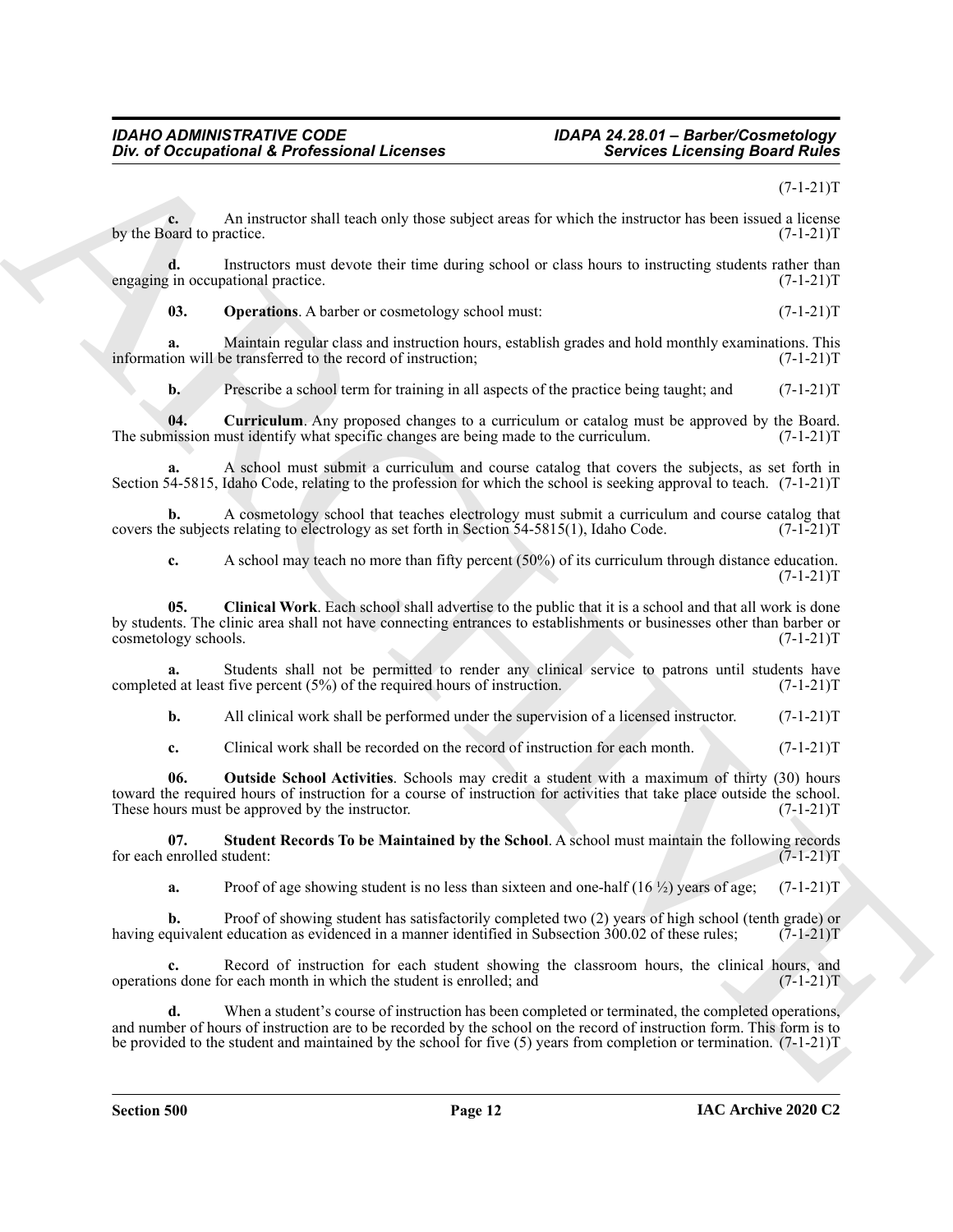#### <span id="page-12-4"></span><span id="page-12-3"></span><span id="page-12-2"></span>*IDAHO ADMINISTRATIVE CODE IDAPA 24.28.01 – Barber/Cosmetology Div. of Occupational & Professional Licenses Services Licensing Board Rules*

|                   |               | Div. of Occupational & Professional Licenses                                                                                                                                                                                     | <b>Services Licensing Board Rules</b> |
|-------------------|---------------|----------------------------------------------------------------------------------------------------------------------------------------------------------------------------------------------------------------------------------|---------------------------------------|
|                   | 08.           | <b>Change in Ownership or Location.</b>                                                                                                                                                                                          | $(7-1-21)T$                           |
|                   | a.            | Licenses are not transferable.                                                                                                                                                                                                   | $(7-1-21)T$                           |
|                   | b.            | A new application must be submitted to the Board and a license issued for a new or additional<br>location or a change of ownership of an existing school.                                                                        | $(7-1-21)T$                           |
|                   | 09.           | Cessation of School. When a school ceases to operate as a school, the school must provide each<br>enrolled student their records of instruction at or before the cessation of operations.                                        | $(7-1-21)T$                           |
|                   | 10.           | <b>Rules for Cosmetology Schools Approved to Teach Electrology.</b>                                                                                                                                                              | $(7-1-21)T$                           |
| six(6) students.  | a.            | Schools will provide a minimum of three hundred (300) square feet of designated floor space per                                                                                                                                  | $(7-1-21)T$                           |
|                   |               | Each school shall have the following equipment, which is considered the minimum equipment<br>necessary for the proper instruction of students. This amount of equipment is based on six (6) students.                            | $(7-1-21)T$                           |
|                   |               | i. Work stations equal to seventy-five percent (75%) of total enrollment;                                                                                                                                                        | $(7-1-21)T$                           |
| and Blend;        |               | ii. Two (2) brands of machines, one (1) of which has three (3) method capability: Galvanic, Thermolysis,                                                                                                                         | $(7-1-21)T$                           |
|                   |               | iii. Two (2) treatment tables and adjustable technician chairs;                                                                                                                                                                  | $(7-1-21)T$                           |
|                   |               | iv. Two (2) swing arm lamps with magnifying lens;                                                                                                                                                                                | $(7-1-21)T$                           |
|                   |               | v. Two (2) magnifying glasses;                                                                                                                                                                                                   | $(7-1-21)T$                           |
|                   | vi. Tweezers; |                                                                                                                                                                                                                                  | $(7-1-21)T$                           |
|                   |               | vii. One (1) basin with approved water source;                                                                                                                                                                                   | $(7-1-21)T$                           |
|                   |               | viii. Necessary sanitation equipment for implements; and                                                                                                                                                                         | $(7-1-21)T$                           |
|                   |               | ix. Closed storage cabinet.                                                                                                                                                                                                      | $(7-1-21)T$                           |
| sharps container. |               | Student Supplies. Each student is to be issued a basic kit containing two (2) tweezers, disposable<br>probes, eye shields, disposable gloves, before treatment solution, after treatment lotion, hair pins or clips, and one (1) | $(7-1-21)T$                           |
| 501.              | (RESERVED)    |                                                                                                                                                                                                                                  |                                       |
| 502.              |               | EDUCATIONAL PROGRAM STANDARDS FOR COURSES OF INSTRUCTION.<br>A licensed school must maintain the following educational program standards for each course of instruction for<br>which it is approved to teach.                    | $(7-1-21)T$                           |
|                   | 01.           | Barber. Coursework must include courses in the following content areas:                                                                                                                                                          | $(7-1-21)T$                           |
|                   | a.            | Haircut;                                                                                                                                                                                                                         | $(7-1-21)T$                           |
|                   | b.            | Blow dry (does not include haircut);                                                                                                                                                                                             | $(7-1-21)\overline{T}$                |
|                   | c.            | Shampoo;                                                                                                                                                                                                                         | $(7-1-21)T$                           |
|                   |               |                                                                                                                                                                                                                                  |                                       |

#### <span id="page-12-0"></span>**501. (RESERVED)**

#### <span id="page-12-5"></span><span id="page-12-1"></span>**502. EDUCATIONAL PROGRAM STANDARDS FOR COURSES OF INSTRUCTION.**

<span id="page-12-6"></span>

| 01. | <b>Barber.</b> Coursework must include courses in the following content areas: | $(7-1-21)T$ |
|-----|--------------------------------------------------------------------------------|-------------|
| a.  | Haircut;                                                                       | $(7-1-21)T$ |
| b.  | Blow dry (does not include haircut);                                           | $(7-1-21)T$ |
| c.  | Shampoo;                                                                       | $(7-1-21)T$ |
| d.  | Shave and Beard Trim;                                                          | $(7-1-21)T$ |
|     |                                                                                |             |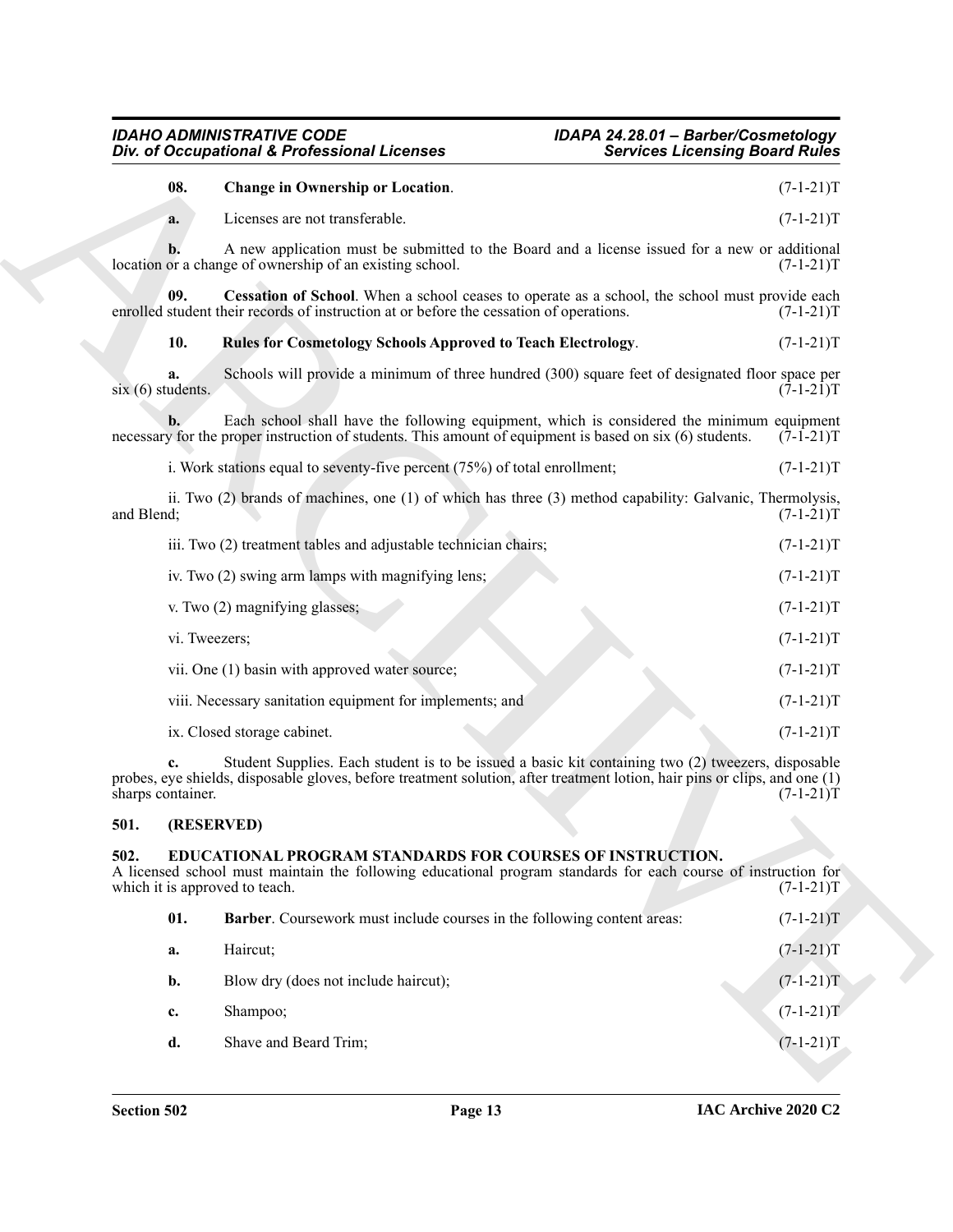<span id="page-13-1"></span><span id="page-13-0"></span>

| IDAHO ADMINISTRATIVE CODE                    | IDAPA 24.28.01 - Barber/Cosmetology   |
|----------------------------------------------|---------------------------------------|
| Div. of Occupational & Professional Licenses | <b>Services Licensing Board Rules</b> |

|                               | Div. of Occupational & Professional Licenses                                                           | <b>Services Licensing Board Rules</b> |  |
|-------------------------------|--------------------------------------------------------------------------------------------------------|---------------------------------------|--|
| e.                            | Facial;                                                                                                | $(7-1-21)T$                           |  |
| f.                            | Hair and Scalp Treatment;                                                                              | $(7-1-21)T$                           |  |
| g.                            | Curling Iron; and                                                                                      | $(7-1-21)T$                           |  |
| h.<br>instruction.            | Hygiene and disinfection shall be taught on a continuing basis and indicated on the record of          | $(7-1-21)T$                           |  |
| 02.                           | Barber-Stylist. Coursework must include courses in the following content areas:                        | $(7-1-21)T$                           |  |
| a.                            | Haircut;                                                                                               | $(7-1-21)T$                           |  |
| $\mathbf{b}$ .                | Style/blow dry (does not include haircut);                                                             | $(7-1-21)T$                           |  |
| $c_{\cdot}$                   | Shampoo;                                                                                               | $(7-1-21)T$                           |  |
| d.                            | Permanent Wave;                                                                                        | $(7-1-21)T$                           |  |
| e.                            | Shave and Beard Trim;                                                                                  | $(7-1-21)T$                           |  |
| f.                            | Facial;                                                                                                | $(7-1-21)T$                           |  |
| g.                            | Color/Bleach/Rinse;                                                                                    | $(7-1-21)T$                           |  |
| h.                            | Hair and Scalp Treatment;                                                                              | $(7-1-21)T$                           |  |
| i.                            | Curling Iron; and                                                                                      | $(7-1-21)T$                           |  |
| instruction.                  | Hygiene and disinfection shall be taught on a continuing basis and indicated on the record of          | $(7-1-21)T$                           |  |
| 03.<br>include the following: | Cosmetology. A record of the operations completed by each student shall be maintained and              | $(7-1-21)T$                           |  |
| braiding/free styling;        | Creative hair styling which shall include hair styles, wet sets/styling, thermal styles, fingerwaving, | $(7-1-21)T$                           |  |
| b.                            | Scalp Treatments;                                                                                      | $(7-1-21)T$                           |  |
| c.                            | Permanent Waves (All Methods);                                                                         | $(7-1-21)T$                           |  |
| d.                            | Haircutting/shaping which shall include scissor and razor/clipper;                                     | $(7-1-21)T$                           |  |
| e.                            | Bleaching;                                                                                             | $(7-1-21)T$                           |  |
| f.                            | Tinting;                                                                                               | $(7-1-21)T$                           |  |
| g.                            | Semi Permanent/Temporary Color;                                                                        | $(7-1-21)T$                           |  |
| h.                            | Frosting/Highlights;                                                                                   | $(7-1-21)T$                           |  |
| i.                            | Facials;                                                                                               | $(7-1-21)T$                           |  |
| j.                            | Makeup Application;                                                                                    | $(7-1-21)T$                           |  |
| k.                            | Waxing;                                                                                                | $(7-1-21)T$                           |  |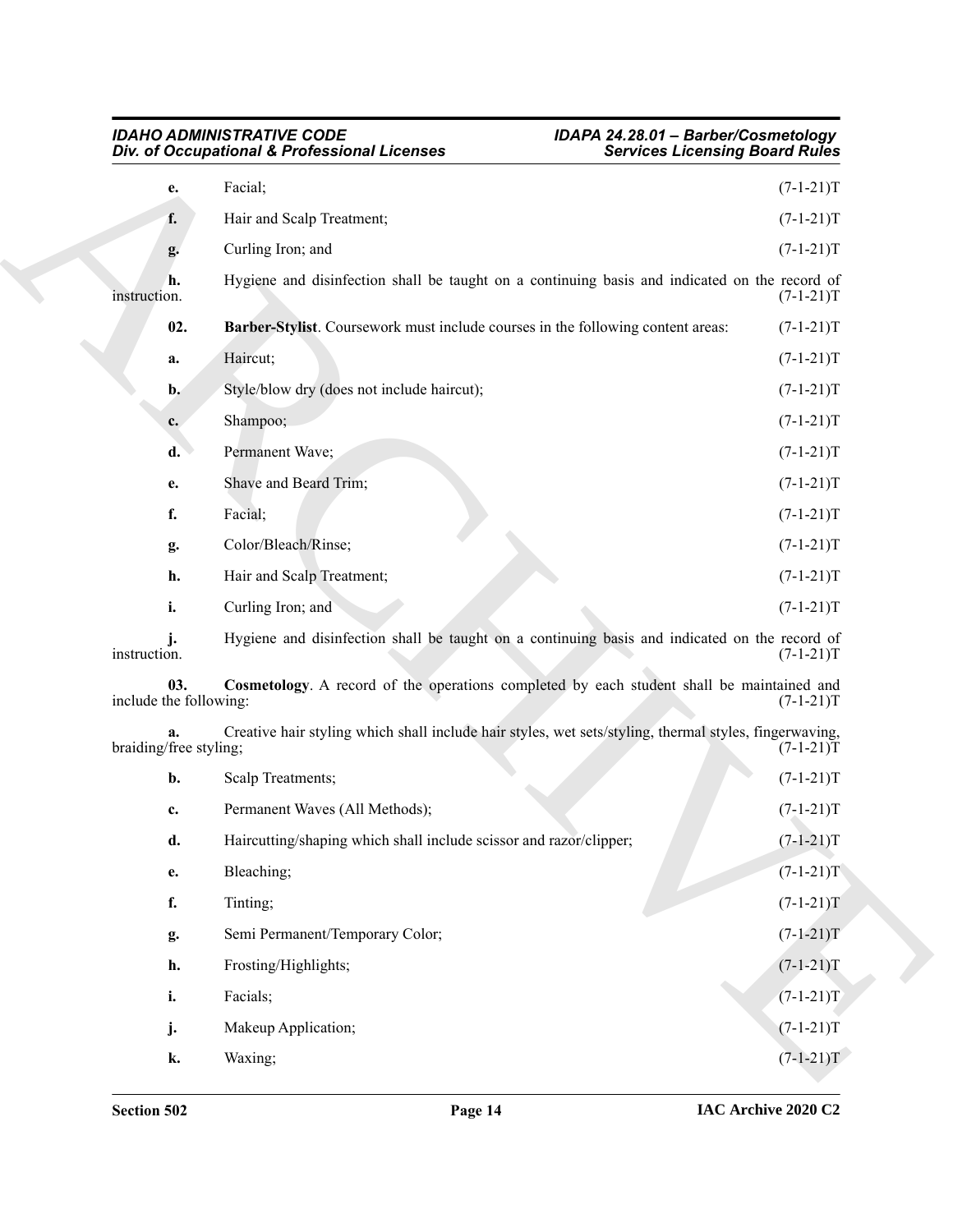<span id="page-14-2"></span><span id="page-14-1"></span><span id="page-14-0"></span>

| Div. of Occupational & Professional Licenses                                                                                                                                                                                                                                                                                                                                                                                                |                                                                                                                                                                           | <b>Services Licensing Board Rules</b> |             |
|---------------------------------------------------------------------------------------------------------------------------------------------------------------------------------------------------------------------------------------------------------------------------------------------------------------------------------------------------------------------------------------------------------------------------------------------|---------------------------------------------------------------------------------------------------------------------------------------------------------------------------|---------------------------------------|-------------|
| $l -$                                                                                                                                                                                                                                                                                                                                                                                                                                       | Manicures which shall include plain and oil;                                                                                                                              |                                       | $(7-1-21)T$ |
| m.                                                                                                                                                                                                                                                                                                                                                                                                                                          | Pedicures                                                                                                                                                                 |                                       | $(7-1-21)T$ |
| n.                                                                                                                                                                                                                                                                                                                                                                                                                                          | Artificial Nails; and                                                                                                                                                     |                                       | $(7-1-21)T$ |
| 0.<br>instruction.                                                                                                                                                                                                                                                                                                                                                                                                                          | Hygiene and disinfection shall be taught on a continuing basis and indicated on the record of                                                                             |                                       | $(7-1-21)T$ |
| 04.<br>following:                                                                                                                                                                                                                                                                                                                                                                                                                           | Esthetics. The recorded operations completed by each student shall be maintained and include the                                                                          |                                       | $(7-1-21)T$ |
|                                                                                                                                                                                                                                                                                                                                                                                                                                             | Massage and manipulation application of lotions, creams, tonics, solutions, skin care masks, and<br>similar cosmetic preparations and their effects on the skin and body; |                                       | $(7-1-21)T$ |
| $\mathbf{b}$ .                                                                                                                                                                                                                                                                                                                                                                                                                              | Cleansing, steaming, exfoliation, and extraction procedures;                                                                                                              |                                       | $(7-1-21)T$ |
| c.                                                                                                                                                                                                                                                                                                                                                                                                                                          | Cosmetics and makeup application;                                                                                                                                         |                                       | $(7-1-21)T$ |
| d.                                                                                                                                                                                                                                                                                                                                                                                                                                          | Machine Application: use of mechanical or electrical equipment;                                                                                                           |                                       | $(7-1-21)T$ |
| e.                                                                                                                                                                                                                                                                                                                                                                                                                                          | Bacteriology, disinfection and sterilization, and safety precautions;                                                                                                     |                                       | $(7-1-21)T$ |
| f.                                                                                                                                                                                                                                                                                                                                                                                                                                          | Human anatomy, physiology and histology of skin care;                                                                                                                     |                                       | $(7-1-21)T$ |
| g.                                                                                                                                                                                                                                                                                                                                                                                                                                          | Follicle growth cycle and hair removal procedures;                                                                                                                        |                                       | $(7-1-21)T$ |
| h.                                                                                                                                                                                                                                                                                                                                                                                                                                          | Skin analysis, conditions, disorders, and diseases; and                                                                                                                   |                                       | $(7-1-21)T$ |
| i.<br>instruction.                                                                                                                                                                                                                                                                                                                                                                                                                          | Hygiene and disinfection shall be taught on a continuing basis and indicated on the record of                                                                             |                                       | $(7-1-21)T$ |
| 05.<br>include the following:                                                                                                                                                                                                                                                                                                                                                                                                               | Nail Technology. The recorded operations completed by each student shall be maintained and                                                                                |                                       | $(7-1-21)T$ |
| a.                                                                                                                                                                                                                                                                                                                                                                                                                                          | Form nails;                                                                                                                                                               |                                       | $(7-1-21)T$ |
| b.                                                                                                                                                                                                                                                                                                                                                                                                                                          | Finished tips;                                                                                                                                                            |                                       | $(7-1-21)T$ |
| c.                                                                                                                                                                                                                                                                                                                                                                                                                                          | Wraps and mends;                                                                                                                                                          |                                       | $(7-1-21)T$ |
| d.                                                                                                                                                                                                                                                                                                                                                                                                                                          | Basic manicures and pedicures; and                                                                                                                                        |                                       | $(7-1-21)T$ |
| e.<br>instruction.                                                                                                                                                                                                                                                                                                                                                                                                                          | Hygiene and disinfection shall be taught on a continuing basis and indicated on the record of                                                                             |                                       | $(7-1-21)T$ |
| 06.<br>Electrology. The recorded operations completed by each student shall be maintained and include<br>the following:<br>Bacteriology, disinfection and sterilization, safety precautions, anatomy, and physiology; (7-1-21)T<br>a.<br>Electricity which shall include the nature of electrical current, principles of operating electrical<br>b.<br>devices and the various safety precautions used when operating electrical equipment; |                                                                                                                                                                           |                                       | $(7-1-21)T$ |
|                                                                                                                                                                                                                                                                                                                                                                                                                                             |                                                                                                                                                                           |                                       |             |
|                                                                                                                                                                                                                                                                                                                                                                                                                                             |                                                                                                                                                                           |                                       | $(7-1-21)T$ |
|                                                                                                                                                                                                                                                                                                                                                                                                                                             |                                                                                                                                                                           |                                       |             |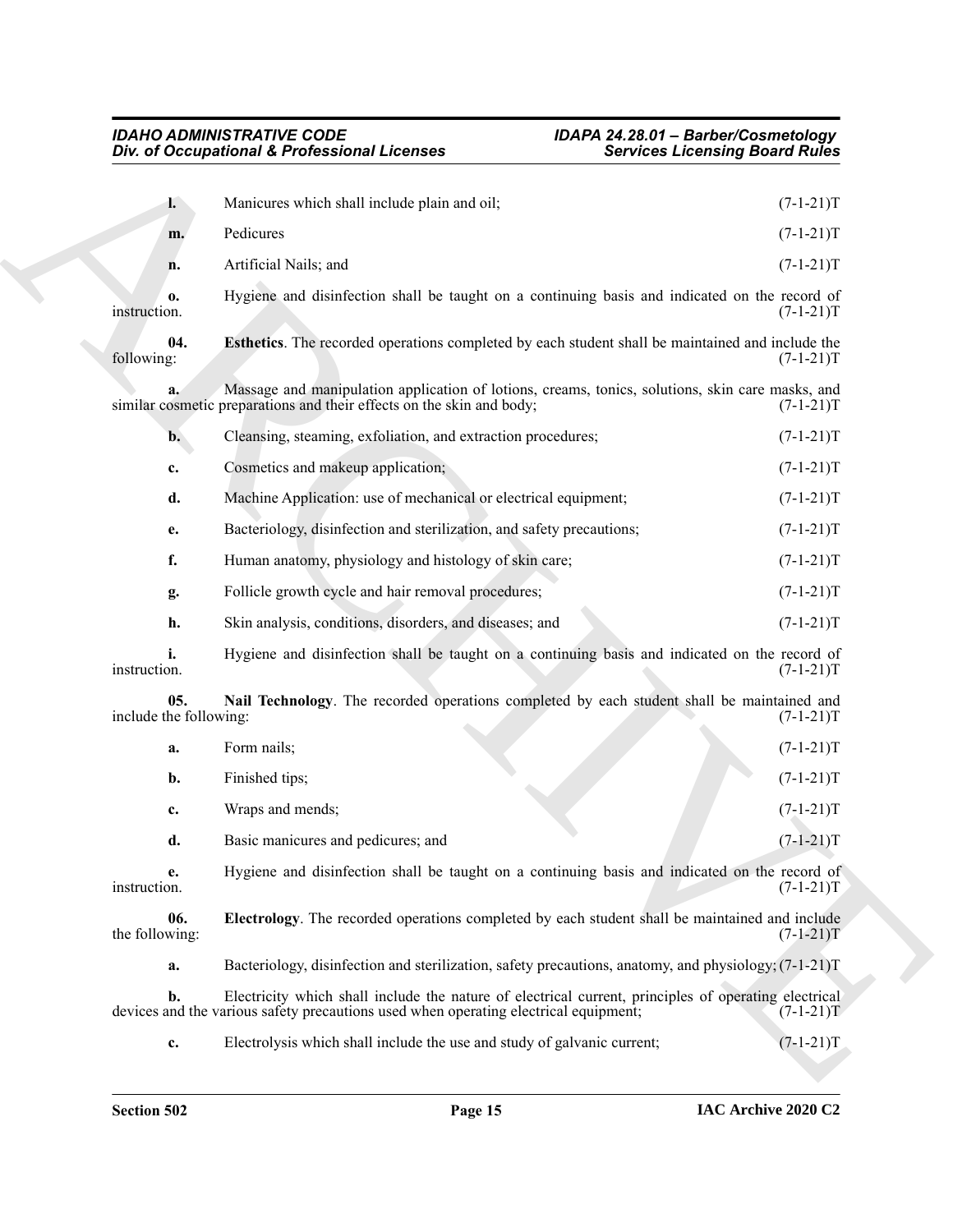<span id="page-15-5"></span>

| Thermolysis, including the use and study of high frequency current, automatic and manual;<br>d.                                                                                                                                                                                                                                                                               | $(7-1-21)T$                                                                                      |
|-------------------------------------------------------------------------------------------------------------------------------------------------------------------------------------------------------------------------------------------------------------------------------------------------------------------------------------------------------------------------------|--------------------------------------------------------------------------------------------------|
|                                                                                                                                                                                                                                                                                                                                                                               |                                                                                                  |
| A combination of high frequency and galvanic currents;<br>e.                                                                                                                                                                                                                                                                                                                  | $(7-1-21)T$                                                                                      |
| f.<br>The study and cause of hypertrichosis; and                                                                                                                                                                                                                                                                                                                              | $(7-1-21)T$                                                                                      |
| Hygiene and disinfection shall be taught on a continuing basis and indicated on the record of<br>g.<br>instruction.                                                                                                                                                                                                                                                           | $(7-1-21)T$                                                                                      |
| 08.<br>Instructor. The recorded operations completed by each student shall be maintained and include the<br>following:                                                                                                                                                                                                                                                        | $(7-1-21)T$                                                                                      |
| Lesson planning;<br>a.                                                                                                                                                                                                                                                                                                                                                        | $(7-1-21)T$                                                                                      |
| Audio-Visual aid preparation;<br>$\mathbf{b}$ .                                                                                                                                                                                                                                                                                                                               | $(7-1-21)T$                                                                                      |
| Theory class;<br>c.                                                                                                                                                                                                                                                                                                                                                           | $(7-1-21)T$                                                                                      |
| Practical demonstrations;<br>d.                                                                                                                                                                                                                                                                                                                                               | $(7-1-21)T$                                                                                      |
| Testing and evaluation theory;<br>е.                                                                                                                                                                                                                                                                                                                                          | $(7-1-21)T$                                                                                      |
| f.<br>Testing and evaluation; and                                                                                                                                                                                                                                                                                                                                             | $(7-1-21)T$                                                                                      |
| Clinic floor supervision.<br>g.                                                                                                                                                                                                                                                                                                                                               | $(7-1-21)T$                                                                                      |
| 503. -- 549. (RESERVED)                                                                                                                                                                                                                                                                                                                                                       |                                                                                                  |
| APPRENTICE REGISTRATION AND APPRENTICESHIPS.<br>550.<br>The Board may issue a registration as an apprentice to allow a person to engage in any of the practices licensed under<br>Section 54-5815, Idaho Code, while completing the required instructional hours for a license or certificate. An<br>apprentice may only practice under direct supervision as provided below. | $(7-1-21)T$                                                                                      |
| Application and Qualifications. An applicant must submit a completed application on a form<br>01.<br>approved by the Board, pay the required fee, and meet the following qualifications:                                                                                                                                                                                      | $(7-1-21)T$                                                                                      |
| Be at least sixteen and one-half $(16 \frac{1}{2})$ years of age;<br>a.                                                                                                                                                                                                                                                                                                       | $(7-1-21)T$                                                                                      |
| Have successfully completed at least two (2) years of high school or have attained an equivalent<br>b.<br>education as determined by the Board as evidenced in a manner identified in Subsection 300.01 of these rules; (7-1-<br>21)T                                                                                                                                         |                                                                                                  |
| Have certification from the establishment that the applicant is enrolled as an apprentice in the<br>$c_{\cdot}$<br>establishment;                                                                                                                                                                                                                                             | $(7-1-21)T$                                                                                      |
| d.<br>Identify the names and license numbers of the licensed cosmetologists, electrologists, estheticians,<br>and nail technicians employed in the establishment in which the applicant will serve as an apprentice; and $(7-1-21)$ T                                                                                                                                         |                                                                                                  |
| Identify the name(s) and license number(s) of the licensed instructors who will instruct the<br>applicant during the apprenticeship.                                                                                                                                                                                                                                          | $(7-1-21)T$                                                                                      |
| 02.                                                                                                                                                                                                                                                                                                                                                                           | Instruction. The instructor for any apprenticeship must submit to the Board a curriculum for the |
| entire course of apprenticeship instruction. The Board must approve the curriculum prior to the beginning of<br>instruction. The curriculum must cover the subjects relating to the profession for which the apprentice is pursuing<br>licensure as set forth in Section $54-5815(1)(g)$ , Idaho Code.                                                                        | $(7-1-21)T$                                                                                      |

#### <span id="page-15-0"></span>**503. -- 549. (RESERVED)**

#### <span id="page-15-4"></span><span id="page-15-3"></span><span id="page-15-2"></span><span id="page-15-1"></span>**550. APPRENTICE REGISTRATION AND APPRENTICESHIPS.**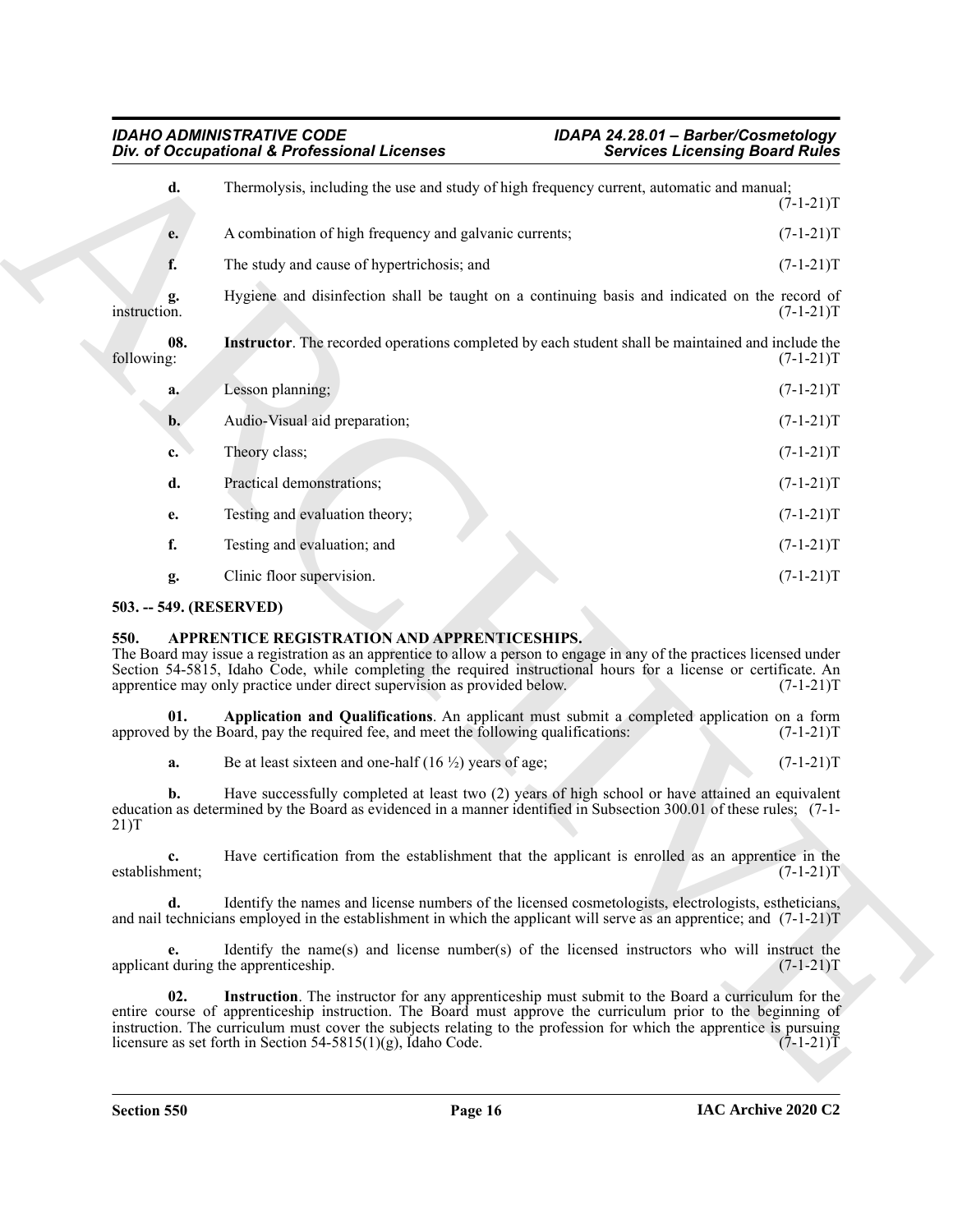<span id="page-16-1"></span>**Supervision**. There must be at least one (1) licensed instructor and one (1) separate supervising licensee for each apprentice in the establishment at all times when an apprentice is being trained, except that an electrology apprentice may be supervised solely by the electrology instructor. (7-1-21) electrology apprentice may be supervised solely by the electrology instructor.

**a.** The instructor must be licensed to teach the profession for which the registrant is pursuing licensure and the supervising licensee must be licensed to practice the profession for which the apprentice is pursuing licensure.  $(7-1-21)T$  $l$  (7-1-21)T

**b.** An instructor may not train more than three (3) currently registered apprentices, except that an gy instructor may not train more than one (1) currently registered electrology apprentice. (7-1-21) electrology instructor may not train more than one (1) currently registered electrology apprentice.

**c.** An establishment may not have more than six (6) currently registered apprentices, unless otherwise l by the Board. (7-1-21)T approved by the Board.

<span id="page-16-0"></span>**d.** An establishment or an instructor under current discipline may not supervise an apprentice.  $(7-1-21)T$ 

**e.** An apprentice shall not be permitted to render any clinical service to patrons until the apprentice has completed at least five percent (5%) of the required hours of instruction.  $(7-1-21)T$ 

**04. Recordkeeping**. Establishments employing an apprentice shall keep a daily work record of the attendance of the apprentice and a record of the types of instruction given and the work performed by the apprentice as set forth below.  $(7-1-21)$ as set forth below.

**a.** An apprentice must be given monthly progress records, and the monthly record shall be signed and dated by the apprentice and the instructor. The establishment shall maintain the records for a period of five (5) years following completion or termination of the apprentice instruction.  $(7-1-21)$ following completion or termination of the apprentice instruction.

**b.** When an apprentice's course of instruction has been completed or terminated, the completed operations and number of hours of instruction are to be recorded by the establishment on the Record of Instruction Form. The instructor must submit the Record of Instruction to the Board within fourteen (14) days of the completion of the apprenticeship. The establishment must maintain a copy of the Record of Instruction for a period of five (5) years from completion or termination date.  $(7-1-21)$ T

**c.** Attendance, instruction, and work records must be kept in the establishment in which the ce is employed. (7-1-21)T apprentice is employed.

<span id="page-16-2"></span>**d.** Apprenticeship records are subject to inspection by the Board at any time. (7-1-21)T

**05. Termination of Registration**. A registration as an apprentice is valid from the date of issuance until the apprentice is no longer enrolled as an apprentice in the establishment identified on the apprentice's application. (7-1-21)T application. (7-1-21)T

The of Decemphonical E. Postellation and the state is a state of the state of the state of the state of the state of the state of the state of the state of the state of the state of the state of the state of the state of **a.** When an apprentice discontinues a course of study, the establishment must complete a Record of Instruction Form with the total number of hours worked and the types of instruction given to the apprentice. The Record of Instruction Form must be submitted to the Board within thirty (30) days of the discontinuance of the apprenticeship. If an apprentice discontinues a course of instruction and does not transfer to another salon within sixty (60) days, the apprentice registration is automatically canceled and is to be submitted to the Board along with the Record of Instruction. (7-1-21)T the Record of Instruction.

**b.** When an establishment where apprentices are being trained ceases operation as an establishment, the establishment must submit the records of instruction for each apprentice to the Board within thirty (30) days.  $(7-1-21)T$ 

**c.** An apprentice who has discontinued a course of study must apply for and be granted a new on under Subsection 550.01 of these rules, prior to resuming instruction. (7-1-21) registration under Subsection 550.01 of these rules, prior to resuming instruction.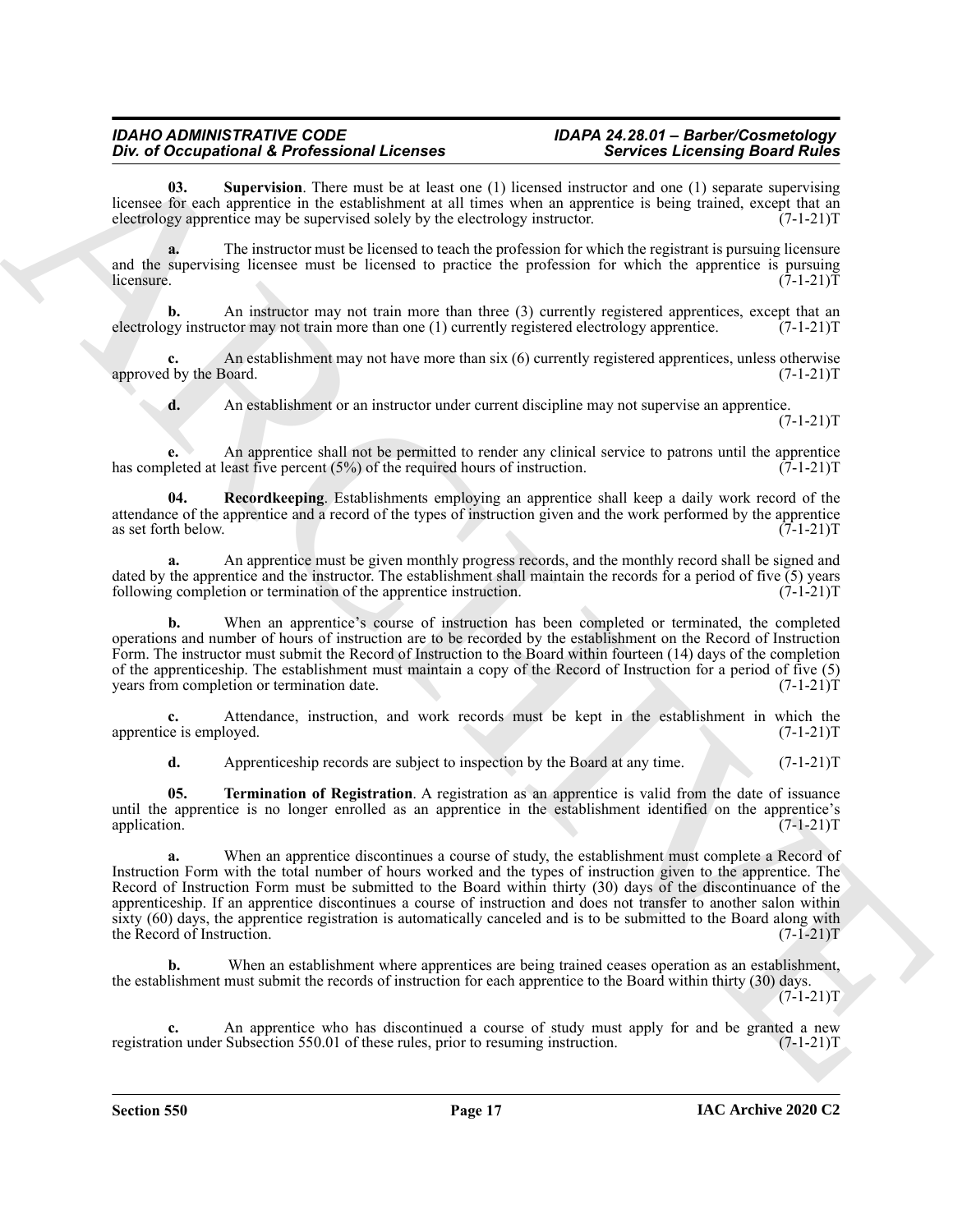<span id="page-17-5"></span>

| <b>Out of State Apprenticeship.</b> An applicant who has received instruction as an apprentice in<br>06.<br>another state must file with the Board a copy of the record of instruction from the out of state apprenticeship. For<br>purposes of this section, the record of instruction will be a statement which gives detailed information regarding<br>operations and hours of instruction, and which is to be verified by the licensing agency or instructor(s) in the state in<br>which the instruction was obtained.<br>07.<br>Apprenticeship Length. An apprenticeship registration must not exceed the following lengths of<br>time:<br>Barber: fifty-seven (57) weeks;<br>a.<br>Barber-Stylist: ninety-four (94) weeks;<br>b.<br>Cosmetologist: one hundred four (104) weeks;<br>$c_{\star}$<br>d.<br>Estheticians/Electrologist: thirty-eight (38) weeks;<br>Nail Technicians: twenty-five (25) weeks.<br>e.<br>551. -- 709. (RESERVED)<br>PRACTICE OUTSIDE OF A LICENSED ESTABLISHMENT.<br>710.<br>All licensees and certificants must practice in a place or establishment that is licensed for such practice, except as<br>provided for in Section 54-5804, Idaho Code, or when the services provided by the licensee or certificant are limited<br>to the following:<br>Hair Styling. Arranging, styling, dressing of the hair. Trimming of the hair may be performed<br>01.<br>when it is incidental to the arranging, styling, or dressing of the hair, including facial hair such as beards, mustaches,<br>and eyebrows.<br>02.<br>Coloring. Wash out topical color, tinted powder, spray or chalk to temporarily camouflage the hair.<br>Extensions. Application of extensions with non-permanent adhesive or thread, such as clip in hair,<br>03.<br>halos, wig and toupees.<br>Temporary Hair Removal. Tweezing of hairs on the face and neck.<br>04.<br>05.<br>Cleansing. Cleansing of the face for the limited purpose of removing makeup and debris and<br>cosmetic preparations for the application of makeup.<br>Nail Services. Application of nail polish by painting without the use of a lamp or light, removal of<br>U6.<br>polish that is incidental to the painting of the nail, and shaping of the nail with a single-use emery board. (7-1-21)T<br>07.<br>Makeup Application. Application of makeup, except for the certified makeup artists.<br>08.<br>Safety and Disinfection. All licensees and certificants must comply with the safety and<br>disinfection rules applicable to the services being performed, regardless of the location where the services are<br>performed.<br>711. -- 799. (RESERVED)<br>UNPROFESSIONAL CONDUCT.<br>800.<br>A licensee shall not engage in unprofessional conduct in the course of their practice. Unprofessional conduct is<br>conduct which has endangered or is likely to endanger the health, welfare, or safety of the public and includes, but is<br>not limited to, the following: |  | Div. of Occupational & Professional Licenses | <b>Services Licensing Board Rules</b> |             |
|-------------------------------------------------------------------------------------------------------------------------------------------------------------------------------------------------------------------------------------------------------------------------------------------------------------------------------------------------------------------------------------------------------------------------------------------------------------------------------------------------------------------------------------------------------------------------------------------------------------------------------------------------------------------------------------------------------------------------------------------------------------------------------------------------------------------------------------------------------------------------------------------------------------------------------------------------------------------------------------------------------------------------------------------------------------------------------------------------------------------------------------------------------------------------------------------------------------------------------------------------------------------------------------------------------------------------------------------------------------------------------------------------------------------------------------------------------------------------------------------------------------------------------------------------------------------------------------------------------------------------------------------------------------------------------------------------------------------------------------------------------------------------------------------------------------------------------------------------------------------------------------------------------------------------------------------------------------------------------------------------------------------------------------------------------------------------------------------------------------------------------------------------------------------------------------------------------------------------------------------------------------------------------------------------------------------------------------------------------------------------------------------------------------------------------------------------------------------------------------------------------------------------------------------------------------------------------------------------------------------------------------------------------------------------------------------------------------------------------------------------------------------------------------------------------------------------------------------------------------------------------------------------------------------------------------------------------------------|--|----------------------------------------------|---------------------------------------|-------------|
|                                                                                                                                                                                                                                                                                                                                                                                                                                                                                                                                                                                                                                                                                                                                                                                                                                                                                                                                                                                                                                                                                                                                                                                                                                                                                                                                                                                                                                                                                                                                                                                                                                                                                                                                                                                                                                                                                                                                                                                                                                                                                                                                                                                                                                                                                                                                                                                                                                                                                                                                                                                                                                                                                                                                                                                                                                                                                                                                                                   |  |                                              |                                       | $(7-1-21)T$ |
|                                                                                                                                                                                                                                                                                                                                                                                                                                                                                                                                                                                                                                                                                                                                                                                                                                                                                                                                                                                                                                                                                                                                                                                                                                                                                                                                                                                                                                                                                                                                                                                                                                                                                                                                                                                                                                                                                                                                                                                                                                                                                                                                                                                                                                                                                                                                                                                                                                                                                                                                                                                                                                                                                                                                                                                                                                                                                                                                                                   |  |                                              |                                       | $(7-1-21)T$ |
|                                                                                                                                                                                                                                                                                                                                                                                                                                                                                                                                                                                                                                                                                                                                                                                                                                                                                                                                                                                                                                                                                                                                                                                                                                                                                                                                                                                                                                                                                                                                                                                                                                                                                                                                                                                                                                                                                                                                                                                                                                                                                                                                                                                                                                                                                                                                                                                                                                                                                                                                                                                                                                                                                                                                                                                                                                                                                                                                                                   |  |                                              |                                       | $(7-1-21)T$ |
|                                                                                                                                                                                                                                                                                                                                                                                                                                                                                                                                                                                                                                                                                                                                                                                                                                                                                                                                                                                                                                                                                                                                                                                                                                                                                                                                                                                                                                                                                                                                                                                                                                                                                                                                                                                                                                                                                                                                                                                                                                                                                                                                                                                                                                                                                                                                                                                                                                                                                                                                                                                                                                                                                                                                                                                                                                                                                                                                                                   |  |                                              |                                       | $(7-1-21)T$ |
|                                                                                                                                                                                                                                                                                                                                                                                                                                                                                                                                                                                                                                                                                                                                                                                                                                                                                                                                                                                                                                                                                                                                                                                                                                                                                                                                                                                                                                                                                                                                                                                                                                                                                                                                                                                                                                                                                                                                                                                                                                                                                                                                                                                                                                                                                                                                                                                                                                                                                                                                                                                                                                                                                                                                                                                                                                                                                                                                                                   |  |                                              |                                       | $(7-1-21)T$ |
|                                                                                                                                                                                                                                                                                                                                                                                                                                                                                                                                                                                                                                                                                                                                                                                                                                                                                                                                                                                                                                                                                                                                                                                                                                                                                                                                                                                                                                                                                                                                                                                                                                                                                                                                                                                                                                                                                                                                                                                                                                                                                                                                                                                                                                                                                                                                                                                                                                                                                                                                                                                                                                                                                                                                                                                                                                                                                                                                                                   |  |                                              |                                       | $(7-1-21)T$ |
|                                                                                                                                                                                                                                                                                                                                                                                                                                                                                                                                                                                                                                                                                                                                                                                                                                                                                                                                                                                                                                                                                                                                                                                                                                                                                                                                                                                                                                                                                                                                                                                                                                                                                                                                                                                                                                                                                                                                                                                                                                                                                                                                                                                                                                                                                                                                                                                                                                                                                                                                                                                                                                                                                                                                                                                                                                                                                                                                                                   |  |                                              |                                       | $(7-1-21)T$ |
|                                                                                                                                                                                                                                                                                                                                                                                                                                                                                                                                                                                                                                                                                                                                                                                                                                                                                                                                                                                                                                                                                                                                                                                                                                                                                                                                                                                                                                                                                                                                                                                                                                                                                                                                                                                                                                                                                                                                                                                                                                                                                                                                                                                                                                                                                                                                                                                                                                                                                                                                                                                                                                                                                                                                                                                                                                                                                                                                                                   |  |                                              |                                       |             |
|                                                                                                                                                                                                                                                                                                                                                                                                                                                                                                                                                                                                                                                                                                                                                                                                                                                                                                                                                                                                                                                                                                                                                                                                                                                                                                                                                                                                                                                                                                                                                                                                                                                                                                                                                                                                                                                                                                                                                                                                                                                                                                                                                                                                                                                                                                                                                                                                                                                                                                                                                                                                                                                                                                                                                                                                                                                                                                                                                                   |  |                                              |                                       | $(7-1-21)T$ |
|                                                                                                                                                                                                                                                                                                                                                                                                                                                                                                                                                                                                                                                                                                                                                                                                                                                                                                                                                                                                                                                                                                                                                                                                                                                                                                                                                                                                                                                                                                                                                                                                                                                                                                                                                                                                                                                                                                                                                                                                                                                                                                                                                                                                                                                                                                                                                                                                                                                                                                                                                                                                                                                                                                                                                                                                                                                                                                                                                                   |  |                                              |                                       | $(7-1-21)T$ |
|                                                                                                                                                                                                                                                                                                                                                                                                                                                                                                                                                                                                                                                                                                                                                                                                                                                                                                                                                                                                                                                                                                                                                                                                                                                                                                                                                                                                                                                                                                                                                                                                                                                                                                                                                                                                                                                                                                                                                                                                                                                                                                                                                                                                                                                                                                                                                                                                                                                                                                                                                                                                                                                                                                                                                                                                                                                                                                                                                                   |  |                                              |                                       | $(7-1-21)T$ |
|                                                                                                                                                                                                                                                                                                                                                                                                                                                                                                                                                                                                                                                                                                                                                                                                                                                                                                                                                                                                                                                                                                                                                                                                                                                                                                                                                                                                                                                                                                                                                                                                                                                                                                                                                                                                                                                                                                                                                                                                                                                                                                                                                                                                                                                                                                                                                                                                                                                                                                                                                                                                                                                                                                                                                                                                                                                                                                                                                                   |  |                                              |                                       | $(7-1-21)T$ |
|                                                                                                                                                                                                                                                                                                                                                                                                                                                                                                                                                                                                                                                                                                                                                                                                                                                                                                                                                                                                                                                                                                                                                                                                                                                                                                                                                                                                                                                                                                                                                                                                                                                                                                                                                                                                                                                                                                                                                                                                                                                                                                                                                                                                                                                                                                                                                                                                                                                                                                                                                                                                                                                                                                                                                                                                                                                                                                                                                                   |  |                                              |                                       | $(7-1-21)T$ |
|                                                                                                                                                                                                                                                                                                                                                                                                                                                                                                                                                                                                                                                                                                                                                                                                                                                                                                                                                                                                                                                                                                                                                                                                                                                                                                                                                                                                                                                                                                                                                                                                                                                                                                                                                                                                                                                                                                                                                                                                                                                                                                                                                                                                                                                                                                                                                                                                                                                                                                                                                                                                                                                                                                                                                                                                                                                                                                                                                                   |  |                                              |                                       | $(7-1-21)T$ |
|                                                                                                                                                                                                                                                                                                                                                                                                                                                                                                                                                                                                                                                                                                                                                                                                                                                                                                                                                                                                                                                                                                                                                                                                                                                                                                                                                                                                                                                                                                                                                                                                                                                                                                                                                                                                                                                                                                                                                                                                                                                                                                                                                                                                                                                                                                                                                                                                                                                                                                                                                                                                                                                                                                                                                                                                                                                                                                                                                                   |  |                                              |                                       |             |
|                                                                                                                                                                                                                                                                                                                                                                                                                                                                                                                                                                                                                                                                                                                                                                                                                                                                                                                                                                                                                                                                                                                                                                                                                                                                                                                                                                                                                                                                                                                                                                                                                                                                                                                                                                                                                                                                                                                                                                                                                                                                                                                                                                                                                                                                                                                                                                                                                                                                                                                                                                                                                                                                                                                                                                                                                                                                                                                                                                   |  |                                              |                                       | $(7-1-21)T$ |
|                                                                                                                                                                                                                                                                                                                                                                                                                                                                                                                                                                                                                                                                                                                                                                                                                                                                                                                                                                                                                                                                                                                                                                                                                                                                                                                                                                                                                                                                                                                                                                                                                                                                                                                                                                                                                                                                                                                                                                                                                                                                                                                                                                                                                                                                                                                                                                                                                                                                                                                                                                                                                                                                                                                                                                                                                                                                                                                                                                   |  |                                              |                                       | $(7-1-21)T$ |
|                                                                                                                                                                                                                                                                                                                                                                                                                                                                                                                                                                                                                                                                                                                                                                                                                                                                                                                                                                                                                                                                                                                                                                                                                                                                                                                                                                                                                                                                                                                                                                                                                                                                                                                                                                                                                                                                                                                                                                                                                                                                                                                                                                                                                                                                                                                                                                                                                                                                                                                                                                                                                                                                                                                                                                                                                                                                                                                                                                   |  |                                              |                                       |             |
|                                                                                                                                                                                                                                                                                                                                                                                                                                                                                                                                                                                                                                                                                                                                                                                                                                                                                                                                                                                                                                                                                                                                                                                                                                                                                                                                                                                                                                                                                                                                                                                                                                                                                                                                                                                                                                                                                                                                                                                                                                                                                                                                                                                                                                                                                                                                                                                                                                                                                                                                                                                                                                                                                                                                                                                                                                                                                                                                                                   |  |                                              |                                       | $(7-1-21)T$ |
|                                                                                                                                                                                                                                                                                                                                                                                                                                                                                                                                                                                                                                                                                                                                                                                                                                                                                                                                                                                                                                                                                                                                                                                                                                                                                                                                                                                                                                                                                                                                                                                                                                                                                                                                                                                                                                                                                                                                                                                                                                                                                                                                                                                                                                                                                                                                                                                                                                                                                                                                                                                                                                                                                                                                                                                                                                                                                                                                                                   |  |                                              |                                       |             |

#### <span id="page-17-4"></span><span id="page-17-0"></span>**551. -- 709. (RESERVED)**

#### <span id="page-17-14"></span><span id="page-17-10"></span><span id="page-17-9"></span><span id="page-17-8"></span><span id="page-17-6"></span><span id="page-17-1"></span>**710. PRACTICE OUTSIDE OF A LICENSED ESTABLISHMENT.**

#### <span id="page-17-13"></span><span id="page-17-12"></span><span id="page-17-11"></span><span id="page-17-7"></span><span id="page-17-2"></span>**711. -- 799. (RESERVED)**

#### <span id="page-17-15"></span><span id="page-17-3"></span>**800. UNPROFESSIONAL CONDUCT.**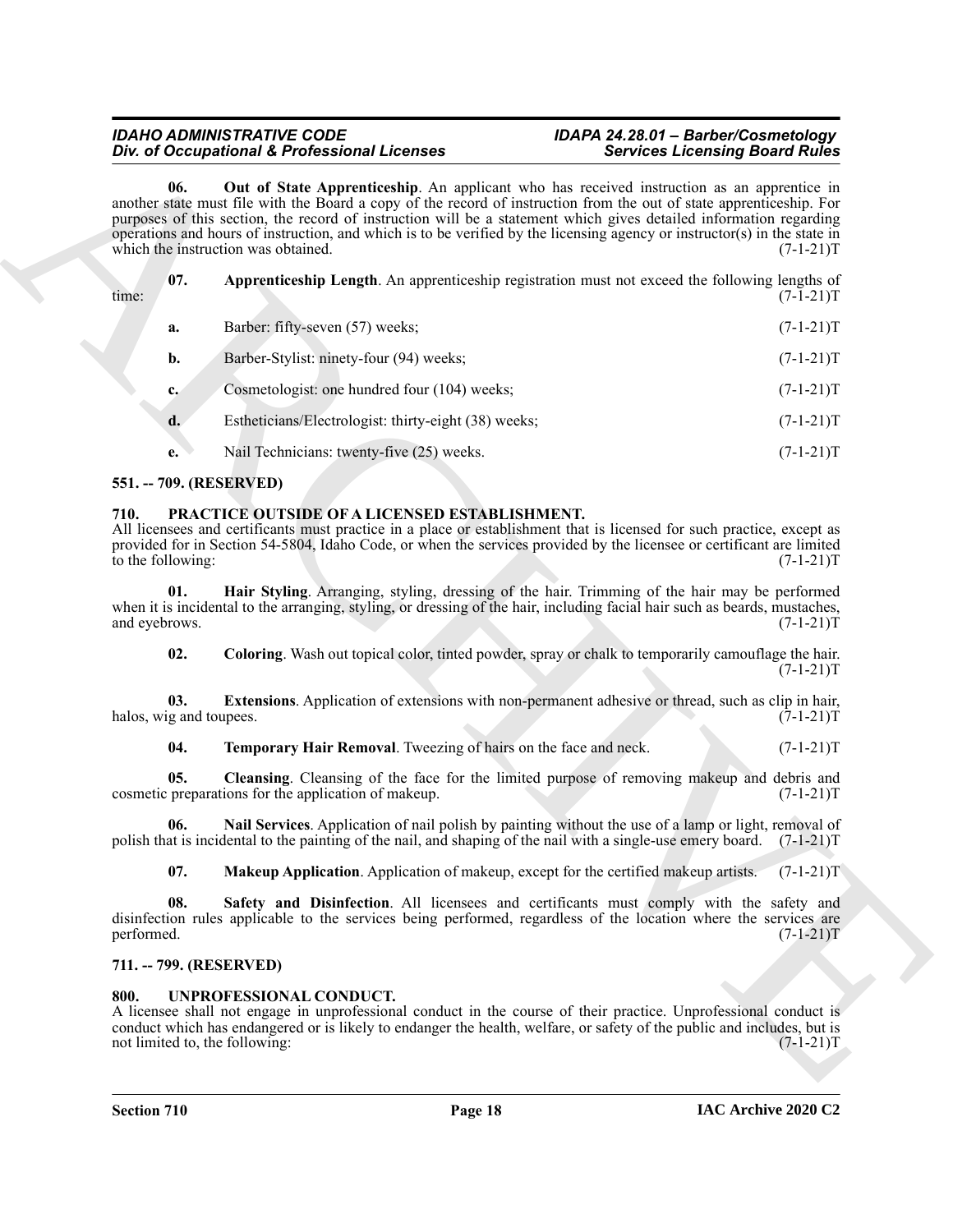<span id="page-18-17"></span><span id="page-18-16"></span><span id="page-18-14"></span>**01.** Use of MMA. Use of Methyl Methacrylate acid (MMA);  $(7-1-21)T$ 

**02. Use of Skin Cutting Instruments**. Use of skin cutting instruments, including razor-type callus shavers, credo blades, microplane, or other rasps or graters designed to remove corns or calluses by cutting below the skin surface. The presence of such instruments creates a presumption of the instrument's use; (7-1-21)T

**03.** Use of UV Sterilizers. Use of ultraviolet (UV) sterilizers for disinfection. This does not prohibit fultraviolet dryers or lamps used to dry or cure nail products;  $(7-1-21)$ the use of ultraviolet dryers or lamps used to dry or cure nail products;

<span id="page-18-15"></span>**Use of Roll-on Wax**. Use of roll-on wax, except that single-use roll-on wax cartridges are hey are disposed of immediately after use;  $(7-1-21)T$ acceptable when they are disposed of immediately after use;

<span id="page-18-10"></span>**05. Double-Dipping**. Placing an item or instrument that has been used on a person into a wax pot or other container that holds wax, a compound, solution, or other cosmetic preparation that will be used for more than one (1) than patron. This prohibited practice is commonly referred to as double-dipping; (7-1-21)T

**06. Reuse of Single-Use or Porous Items**. Use of single-use or porous items on more than one (1) patron. The presence of used single-use or porous items, which have not been disposed of, creates a presumption of the item's use or intended use on more than one patron.  $(7-1-21)T$ 

<span id="page-18-13"></span><span id="page-18-11"></span><span id="page-18-9"></span><span id="page-18-8"></span>**07.** Apprentices. Failure to adequately supervise, instruct, or train an apprentice;  $(7-1-21)$ T

**08.** Inspections and Investigations. Interference with an inspection or investigation conducted by or f of the Board:  $(7-1-21)T$ on behalf of the Board;

**09. Disease Transmission Prevention**. Performing a service on a patron who has an open sore or a known contagious disease of a nature that may be transmitted by performing the procedure, unless the licensee takes medically-approved measures to prevent transmission of the disease; or  $(7-1-21)$ medically-approved measures to prevent transmission of the disease; or

<span id="page-18-12"></span>**10. Practice Outside Scope of Training**. Performing services or using machines or devices outside the s area of training, expertise, competence, or scope of practice for the license held. (7-1-21) licensee's area of training, expertise, competence, or scope of practice for the license held.

#### <span id="page-18-0"></span>**801. -- 849. (RESERVED)**

#### <span id="page-18-3"></span><span id="page-18-1"></span>**850. INSPECTION OF ESTABLISHMENTS, SCHOOLS AND FACILITIES.**

All establishments, schools, and facilities shall be subject to inspection by the Board or its agents during business hours without notice to ensure the safe operation of each establishment, school, or facility and to ensure continued compliance with Chapter 58, Title 54, Idaho Code, and these rules. (7-1-21)T

<span id="page-18-5"></span>**01. Form**. The Board may adopt a form which identifies those general items that will be inspected and a level of compliance necessary for issuance or renewal of a license and for which a failure to meet that level is grounds for discipline. (7-1-21) grounds for discipline.

<span id="page-18-6"></span><span id="page-18-4"></span>**02. Classification Card**. Following an inspection, each establishment, school, and facility, except for retail thermal styling equipment dealers, will receive classification as follows:  $100\% - 90\% = "A"; 89\% - 80\% = "B";$ 79% and below = "C." The "C" classification denotes an unacceptable level of compliance and a reinspection is required.  $(7-1-21)T$ 

One of Occupational & Professional Licenses<br>
Universe and Soviética Encompagnonal Association of the state and the state and the state and the state and the state of the state of the state and the state and the state and **03. Reinspection**. A facility, school, or establishment not found to be at an acceptable level of compliance must make improvements within thirty (30) days. The Board may allow an establishment, school, or facility to continue to operate during that period. The Board may take action prior to any reinspection when the circumstances represent an immediate danger to the public health, safety, or welfare. (7-1-21)T

#### <span id="page-18-7"></span><span id="page-18-2"></span>**851. SAFETY AND DISINFECTION FOR ESTABLISHMENTS AND SCHOOLS.**

All establishments and schools must take every precaution to prevent the transfer of disease-causing pathogens between people and must meet annual renewal requirements and the following requirements: (7-1-21)T between people and must meet annual renewal requirements and the following requirements: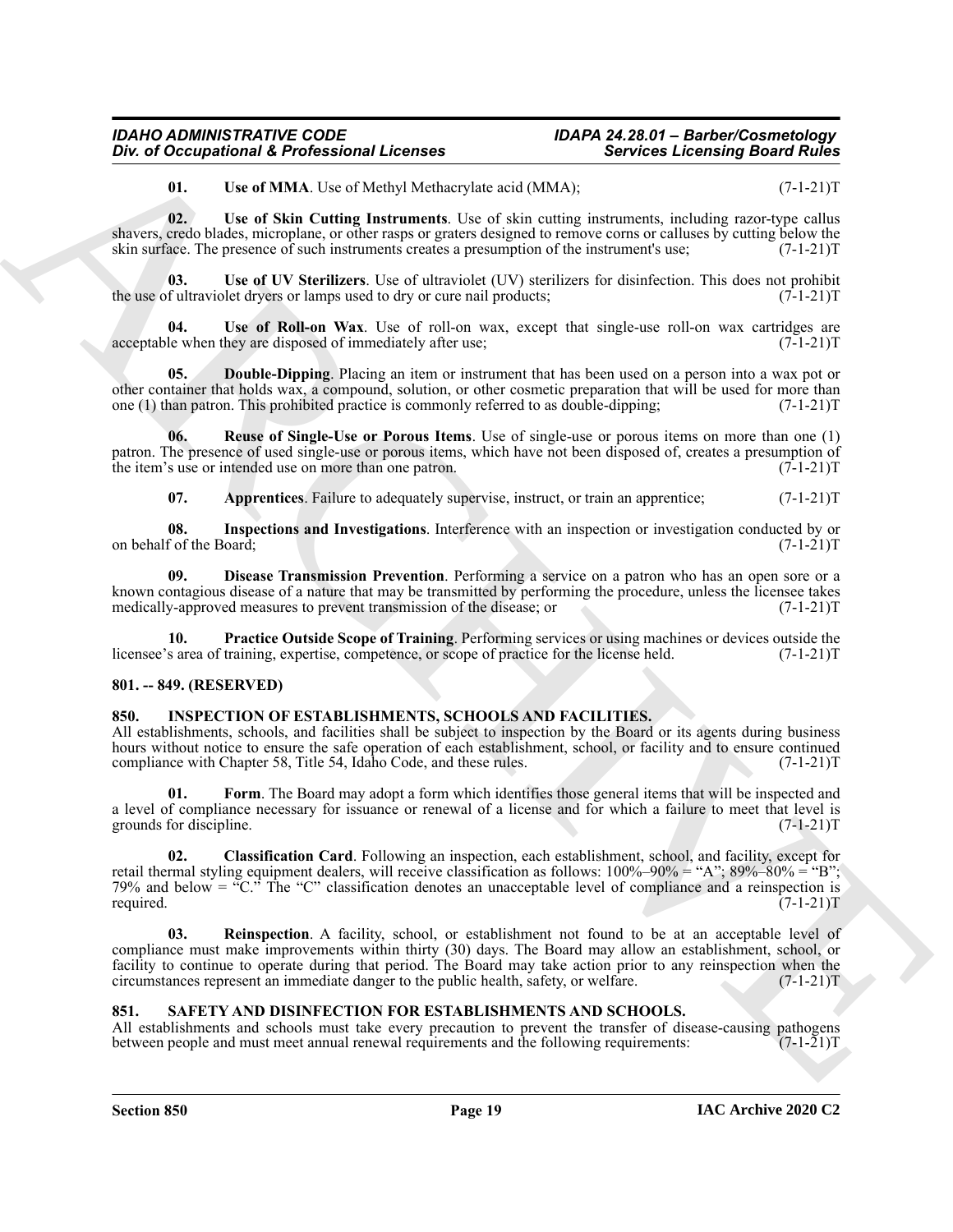<span id="page-19-4"></span>**01. Premises**. Establishments and schools must be separated from living areas by substantial walls and/ or closable doors. All establishments and schools must be maintained in an orderly manner, so as to be safe and comfortable to the operators and patrons. Floors, walls, ceilings, furniture, and all other fixtures shall be kept clean and in good repair at all times.  $(7-1-21)T$ 

<span id="page-19-1"></span><span id="page-19-0"></span>**02.** Instrument Cleaning. All instruments and items used by operators shall be thoroughly cleaned h use and prior to disinfection. (7-1-21)T after each use and prior to disinfection.

One of Octomorphism & Foreignstein Licences has been seen by presentation of the control of the control of the control of the control of the control of the control of the control of the control of the control of the contr **03. Instrument Disinfection or Sterilization**. All instruments and items used by operators shall be disinfected or sterilized after cleaning and prior to use on each patron, with a disinfectant or sterilant as defined in these rules. All disinfectant must be mixed and changed according to the manufacturers' instructions. Disinfection methods such as immersion, sprays, and wipes may be used. Contact time listed on the disinfectant's label must be adhered to in all circumstances. Items or surfaces must remain completely immersed in disinfectant, or visibly wet if using sprays or wipes, for the full amount of contact time.  $(7-1-21)T$ 

**04. Single-Use and Porous Instruments**. Instruments and items that are intended for single use or that are porous shall be immediately disposed of in a waste container after each use on a patron or given to the patron to take home for personal use, provided that the instruments may not be brought back to the establishment for future use.

 $(7-1-21)T$ 

<span id="page-19-5"></span>**05. Waxes and Waxing Services**. Paraffins, waxes and all other solutions or compounds shall be covered and maintained free of any foreign contaminants. Only disinfected or unused, single-use items may be placed into a container that holds wax or paraffins. Waxes and paraffins must be dispensed for use on a patron in the following manner:

**a.** Wax may be removed from a multi-use wax pot for use on a patron by one of the following methods:  $(7-1-21)T$ methods: (7-1-21)T

- i. Single-use spatula disposed of after a single dip/application;  $(7-1-21)$ T
- ii. Disinfected plastic spatulas with one disinfected spatula used for each dip into the wax pot; or  $(7-1-21)T$

iii. Placement of all wax needed for entire service in a single-use, disposable cup or a container that can be properly cleaned and disinfected, such as a stainless steel bowl. The cup, any remaining wax, and all singleuse applicators must be immediately disposed of at the conclusion of the service. This is the only instance in which a single applicator may be used for an entire service. (7-1-21)T

**b.** Paraffin wax must be portioned out for each patron in a bag or other container, or dispensed in a manner that prevents contamination of the unused supply. All portions used on a patron must be disposed of immediately following use. (7-1-21)T

<span id="page-19-2"></span>**06. Makeup Services**. All makeup and makeup services must follow the requirements in Section 852 of these rules.  $(7-1-21)T$ 

**07.** Nail Services. A licensee must comply with the following disinfection procedures between every (7-1-21) patron:  $(7-1-21)$ T

<span id="page-19-3"></span>**a.** All pedicure bowls, basins or tubs must be cleaned and disinfected prior to each use as follows:  $(7-1-21)T$ 

i. Empty pedicure bowl.  $(7-1-21)T$ 

ii. Remove all removable parts, including screens, foot plates, impellers and fans. (7-1-21)

iii. Clean removable parts with soap or detergent and water, rinse, and immerse parts in disinfectant g manufacturer's directions for proper contact time. (7-1-21) following manufacturer's directions for proper contact time.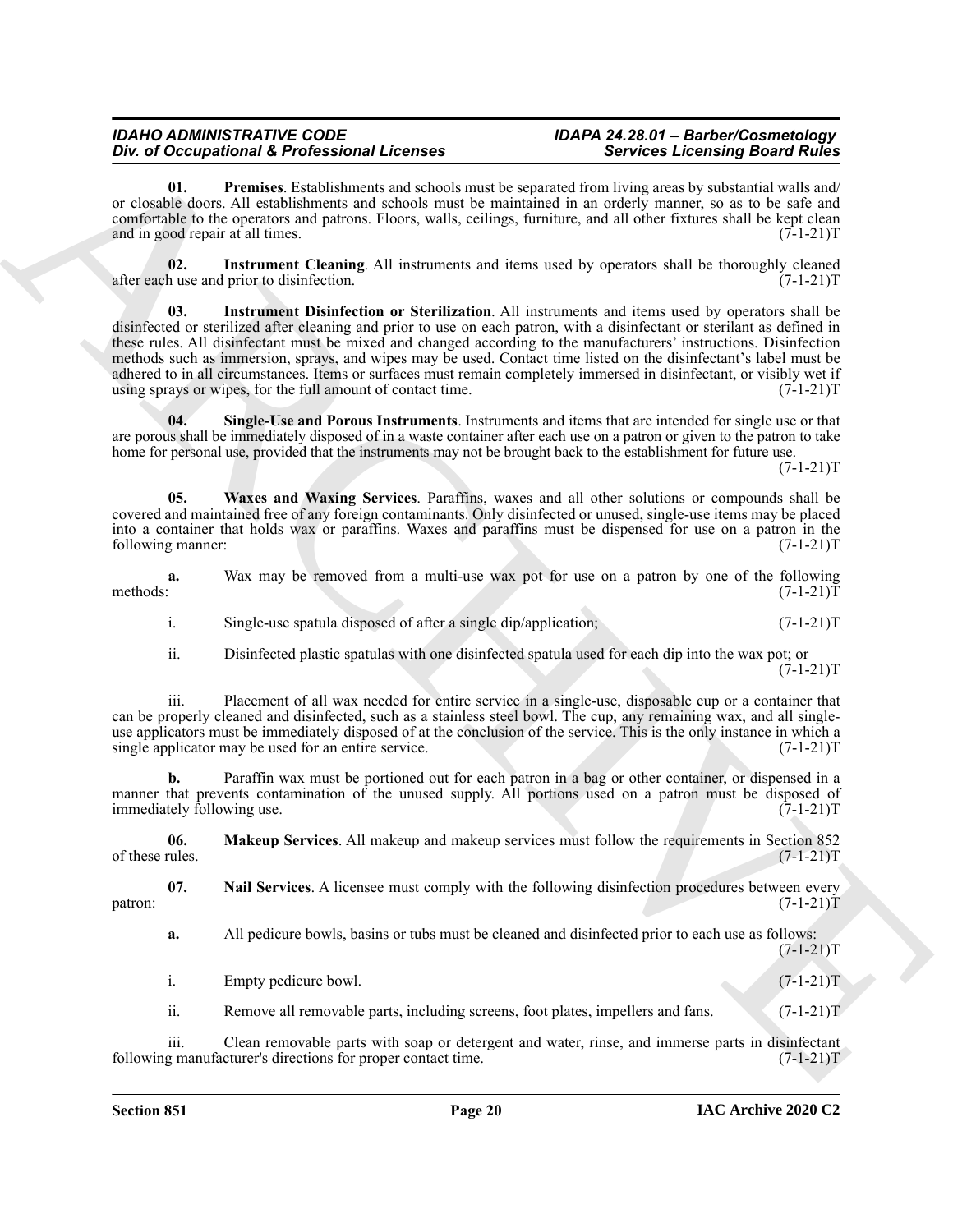| 1V.            | Scrub bowl with soap or detergent and rinse with clean water.   | $(7-1-21)T$ |
|----------------|-----------------------------------------------------------------|-------------|
| V <sub>r</sub> | Replace removable cleaned and disinfected parts.                | $(7-1-21)T$ |
| V1.            | Fill bowl and add disinfectant to achieve proper concentration. | $(7-1-21)T$ |

vii. Allow disinfectant solution to sit, or run through system for bowls with circulating water for the turer's recommended contact time. (7-1-21) manufacturer's recommended contact time.

<span id="page-20-4"></span>viii. Drain the tub, rinse and air dry or wipe dry with clean paper towel. (7-1-21)T

**b.** Metal drill bits may be soaked in acetone to remove nail product. When removed from the acetone, they must be cleaned using soap, water, and a brush, and then rinsed prior to immersion in disinfectant. Drill bits must<br>(7-1-21)T<br>(7-1-21)T remain in disinfectant for the full contact time.

**08.** Water Supply and Hand Washing. Water supplies shall be from an approved source. Sufficient basins with hot and cold running water, approved drainage systems, soap and single-use towels shall be conveniently located within the work area. Operators and students shall wash their hands with running water and soap prior to providing service to any patron. When hand washing is not practicable, hand sanitizer of at least seventy percent  $(70\%)$  alcohol may be used.  $(7-1-21)$ T

<span id="page-20-2"></span>**09. Restroom Facilities**. Clean, adequate and convenient restroom facilities, located and accessible from within the building where the shop or school is located, shall be available for use by operators and patrons. All operators and students must wash their hands with running water and soap and then dry their hands with a single-use<br>(7-1-21)T towel after using the restroom.

<span id="page-20-3"></span><span id="page-20-1"></span>**10. Safety**. Clearly identifiable first-aid kit must be readily accessible on the premises. No animals are allowed in shops or schools except service dogs trained to do work or perform tasks for persons with disabilities. The definition of service animals and disabilities shall be as set forth in U.S. Department of Justice Regulations at 28 C.F.<br>R. Section 36.104 effective August 11, 2016. (7-1-21) R. Section  $36.104$  effective August 11, 2016.

One of Occupational K. Professional Licenses<br>  $\mu$  Sovietics Economic Sovietics Learning Board Edition<br>  $\mu$  Sovietics Economic Sovietics Contribute and Sovietics Professional C. (11-11)<br>  $\mu$  Sovietics Economic Sovietics **11. Licenses and Classification Cards**. All establishments and schools must be licensed prior to their operation and must be under the direct supervision of a licensed operator. A current establishment and/or school license, valid operator license(s), a copy of these safety and disinfection rules, and a valid classification card shall be conspicuously displayed in the work area of each establishment or school for the information of operators, Board agents, and the public. (7-1-21) agents, and the public.

#### <span id="page-20-5"></span><span id="page-20-0"></span>**852. SAFETY AND DISINFECTION FOR RETAIL COSMETICS DEALER FACILITIES AND MAKEOVER OR GLAMOUR PHOTOGRAPHY BUSINESSES.**

All retail cosmetic dealers and makeover or glamour photography businesses must take every precaution to prevent the transfer of disease-causing pathogens between people and must comply with Chapter 58, Title 54, Idaho Code. At a minimum the dealer or business must meet the following requirements: (7-1-21)T

<span id="page-20-7"></span>**01. Cake, Loose, or Liquid Makeup**. All makeup that comes in a cake, loose, or liquid form, must be transferred to a palette with a disinfected or single-use spatula for use with a single customer and in a manner to prevent any contamination. Any excess make-up must be disposed of immediately following use on or by a customer.  $(7-1-21)T$ 

**02. Makeup Pencils**. Make-up pencils that require a sharpener must be sharpened prior to each use. Sharpeners must be cleaned and disinfected in accordance with Subsections 851.02 and 851.03 of these rules. Eyeliner that does not require a sharpener must have a portion transferred to a palette with a disinfected or single-use spatula for use on a single customer. (7-1-21)T spatula for use on a single customer.

<span id="page-20-9"></span><span id="page-20-8"></span><span id="page-20-6"></span>**03. Mascara**. Single-use applicators must be used in the application of mascara. (7-1-21)T

**04. Brushes and Implements**. All implements and applicators, including brushes, that are used on customers or made available to be used by customers must be stored, cleaned, and disinfected or disposed of in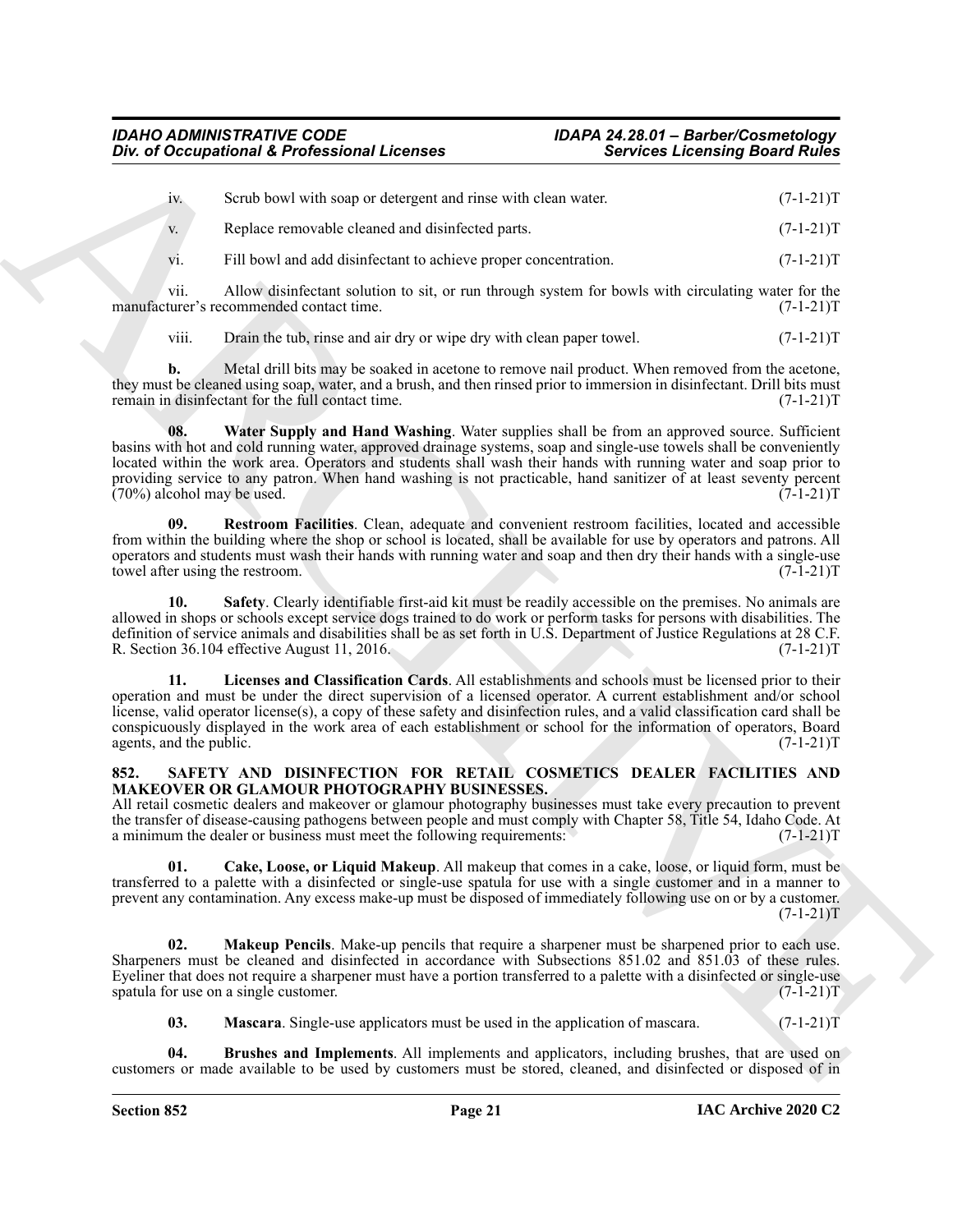<span id="page-21-2"></span>accordance with Section 851 of these rules. (7-1-21)T

**05. Displays**. All make-up should be covered when not in use. When make-up displays are accessible blic, single-use applicators for all make-up must be readily available. to the public, single-use applicators for all make-up must be readily available.

<span id="page-21-5"></span>**06.** Water Supply and Restroom Facilities. The facility or business must meet the requirements in ons 851.08 and 851.09, and Section 853 of these rules. (7-1-21) Subsections  $851.08$  and  $851.09$ , and Section  $853$  of these rules.

<span id="page-21-4"></span><span id="page-21-3"></span>**07. First-aid Kit**. The facility or business must have a clearly identifiable first-aid kit readily  $\alpha$  accessible on the premises. (7-1-21)T

The differential of  $\vec{B}$  and  $\vec{B}$  and  $\vec{B}$  and  $\vec{B}$  and  $\vec{B}$  are  $\vec{B}$  and  $\vec{B}$  and  $\vec{B}$  are  $\vec{B}$  and  $\vec{B}$  and  $\vec{B}$  are  $\vec{B}$  and  $\vec{B}$  and  $\vec{B}$  are  $\vec{B}$  and  $\vec{B}$  are  $\vec{B}$  a **08. Licenses and Classification Card**. All retail cosmetics dealers and glamour or makeover photography businesses must be licensed prior to their operation. A current license, a copy of these safety and disinfection rules, and a valid classification card shall be conspicuously displayed in the work area of each facility for the information of employees, Board agents, and the public. (7-1-21)T

#### <span id="page-21-6"></span><span id="page-21-0"></span>**853. SAFETY AND DISINFECTION FOR RETAIL THERMAL STYLING DEALER FACILITIES.**

All retail thermal styling equipment dealers must take every precaution to prevent the transfer of disease-causing pathogens between people and must comply with Chapter 58, Title 54, Idaho Code. At a minimum the dealer must meet the following requirements: (7-1-21)T

<span id="page-21-7"></span>**01. Cleaning, Disinfection, and Storage**. All implements and electrical equipment used on a customer must be cleaned, disinfected, and stored in accordance with Subsections 851.02, 851.03, and 851.04, of these rules.

 $(7-1-21)T$ 

<span id="page-21-8"></span>**02.** First-aid Kit. The facility or business must have a clearly identifiable first-aid kit readily le on the premises. (7-1-21) accessible on the premises.

<span id="page-21-9"></span>**03. Registration and Classification Card.** All retail thermal styling equipment dealers must be registered prior to their operation. A current registration, a copy of these safety and disinfection rules, and a valid classification card shall be conspicuously displayed in the work area of each facility for the information of employees, Board agents, and the public. (7-1-21)T

#### <span id="page-21-1"></span>**854. -- 999. (RESERVED)**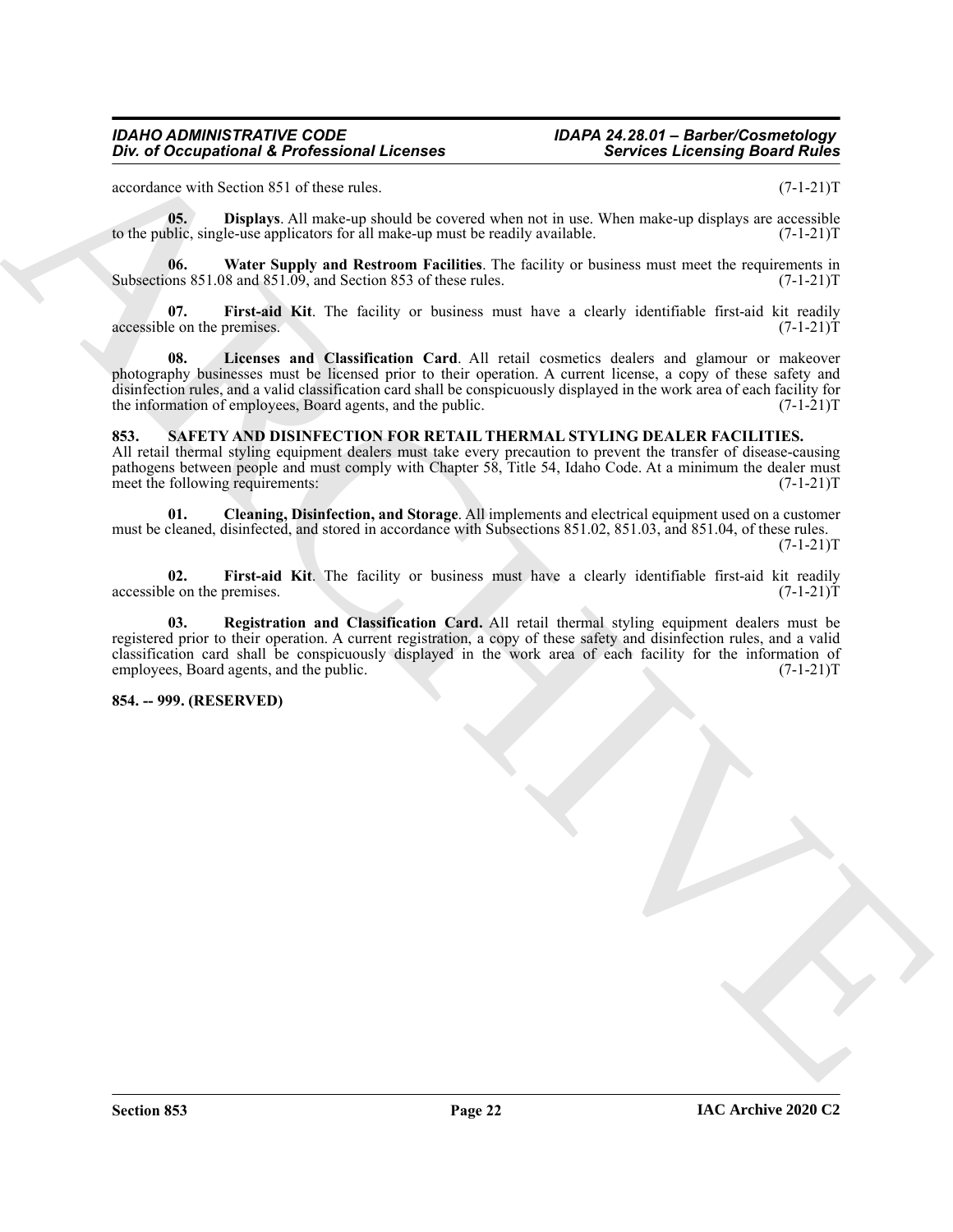## *Subject Index*

#### **A**

Apprentice Registration & Apprenticeships 16 Application & Qualifications 16 Apprenticeship Length 18 Instruction 16 Out of State Apprenticeship 18 Recordkeeping 17 Supervision 17 Termination of Registration 17 Approved Examination 8

#### **B**

Barber & Cosmetology School Requirements 11 Cessation of School 13 Change in Ownership or Location 13 Clinical Work 12 Curriculum 12 Faculty or Instructors 11 Operations 12 Outside School Activities 12 Premises 11 Rules for Cosmetology Schools Approved to Teach Electrology 13 Student Records To be Maintained by the School 12

#### **D**

Definitions 3 Clean 3 Clinical Services or Clinical Work 3 Disinfect 3 Disinfectant 3 Facility 3 First-Aid Kit 3 Patron 3 Record of Instruction 3 Single-Use 3 Sterilant 3 Sterilize 3

#### **E**

Educational Program Standards For Courses Of Instruction 13 Barber 13 Barber-Stylist 14 Cosmetology 14 Electrology 15 Esthetics 15 Instructor 16 Nail Technology 15 Establishment & Facility Changes In Ownership Or Location 10 Addition of an Owner 10

Board Must Be Informed of All Changes 10 Deletion of an Owner 10 License Status 10 Out of Business 10 Transfer of Ownership 10

#### **F**

Fees 3

**I** Inspection Of Establishments, Schools & Facilities 19 Classification Card 19 Form 19 Reinspection 19

#### **L**

Legal Authority 3 Licensure & Operation Of Primary & Contiguous Establishments 9 Businesses Other Than Cosmetological Establishments or Barber Shops 10 Conditions for Issuance 10 Contiguous Establishment License 9 Primary Establishment License 9

#### **P**

Practice Outside Of A Licensed Establishment 18 Cleansing 18 Coloring 18 Extensions 18 Hair Styling 18 Makeup Application 18 Nail Services 18 Safety & Disinfection 18 Temporary Hair Removal 18

### **Q**

Qualifications For All Licenses Or Certificates For Individuals 4 Criminal & Disciplinary History 4 Education 4 Qualifications For Instructor License 8 Course of Instruction 8 Credit Hours 8 Qualifications For License 5 Makeup Artist Certificate 7 Original Barber License 5 Original Barber-Stylist License 5 Original Cosmetologist License 5 Original Electrologist License 6 Original Esthetician License 6

Original Nail Technician License 6

#### **R**

Requirements For Licensure By Endorsement 8 Hold a Current License and Have Experience 9 Licensure 8 Retail Cosmetics Dealer License 10 Requirements 11 Retail Thermal Styling Equipment Dealer Registration 11 Requirements 11 Training 11

### **S**

 $\begin{tabular}{|c||c||c|} \hline A|p \mbox{\bf A} & A|q \mbox{\bf B} & A|q \mbox{\bf B} & A|q \mbox{\bf B} & A|q \mbox{\bf B} & A|q \mbox{\bf B} & A|q \mbox{\bf B} & A|q \mbox{\bf B} & A|q \mbox{\bf B} & A|q \mbox{\bf B} & A|q \mbox{\bf B} & A|q \mbox{\bf B} & A|q \mbox{\bf B} & A|q \mbox{\bf B} & A|q \mbox{\bf B} & A|q \mbox{\bf B} & A|q \mbox{\bf B} & A|q \mbox{\bf B} & A|q \m$  $\begin{tabular}{|c||c||c|} \hline A|p \mbox{\bf A} & A|q \mbox{\bf B} & A|q \mbox{\bf B} & A|q \mbox{\bf B} & A|q \mbox{\bf B} & A|q \mbox{\bf B} & A|q \mbox{\bf B} & A|q \mbox{\bf B} & A|q \mbox{\bf B} & A|q \mbox{\bf B} & A|q \mbox{\bf B} & A|q \mbox{\bf B} & A|q \mbox{\bf B} & A|q \mbox{\bf B} & A|q \mbox{\bf B} & A|q \mbox{\bf B} & A|q \mbox{\bf B} & A|q \mbox{\bf B} & A|q \m$  $\begin{tabular}{|c||c||c|} \hline A|p \mbox{\bf A} & A|q \mbox{\bf B} & A|q \mbox{\bf B} & A|q \mbox{\bf B} & A|q \mbox{\bf B} & A|q \mbox{\bf B} & A|q \mbox{\bf B} & A|q \mbox{\bf B} & A|q \mbox{\bf B} & A|q \mbox{\bf B} & A|q \mbox{\bf B} & A|q \mbox{\bf B} & A|q \mbox{\bf B} & A|q \mbox{\bf B} & A|q \mbox{\bf B} & A|q \mbox{\bf B} & A|q \mbox{\bf B} & A|q \mbox{\bf B} & A|q \m$ Safety & Disinfection For Establishments & Schools 19 Instrument Cleaning 20 Instrument Disinfection or Sterilization 20 Licenses & Classification Cards 21 Makeup Services 20 Nail Services 20 Premises 20 Restroom Facilities 21 Safety 21 Water Supply & Hand Washing 21 Waxes & Waxing Services 20 Safety & Disinfection For Retail Cosmetics Dealer Facilities & Makeover Or Glamour Photography Businesses 21 Brushes & Implements 21 Cake, Loose or Liquid Makeup 21 Displays 22 First-aid Kit 22 Licenses & Classification Card 22 Makeup Pencils 21 Mascara 21 Water Supply & Restroom Facilities 22 Safety & Disinfection For Retail Thermal Styling Dealer Facilities 22 Cleaning, Disinfection, & Storage 22 First-aid Kit 22 Registration & Classification Card 22 Scope 3 Single License Required To Practice & Instruct 8